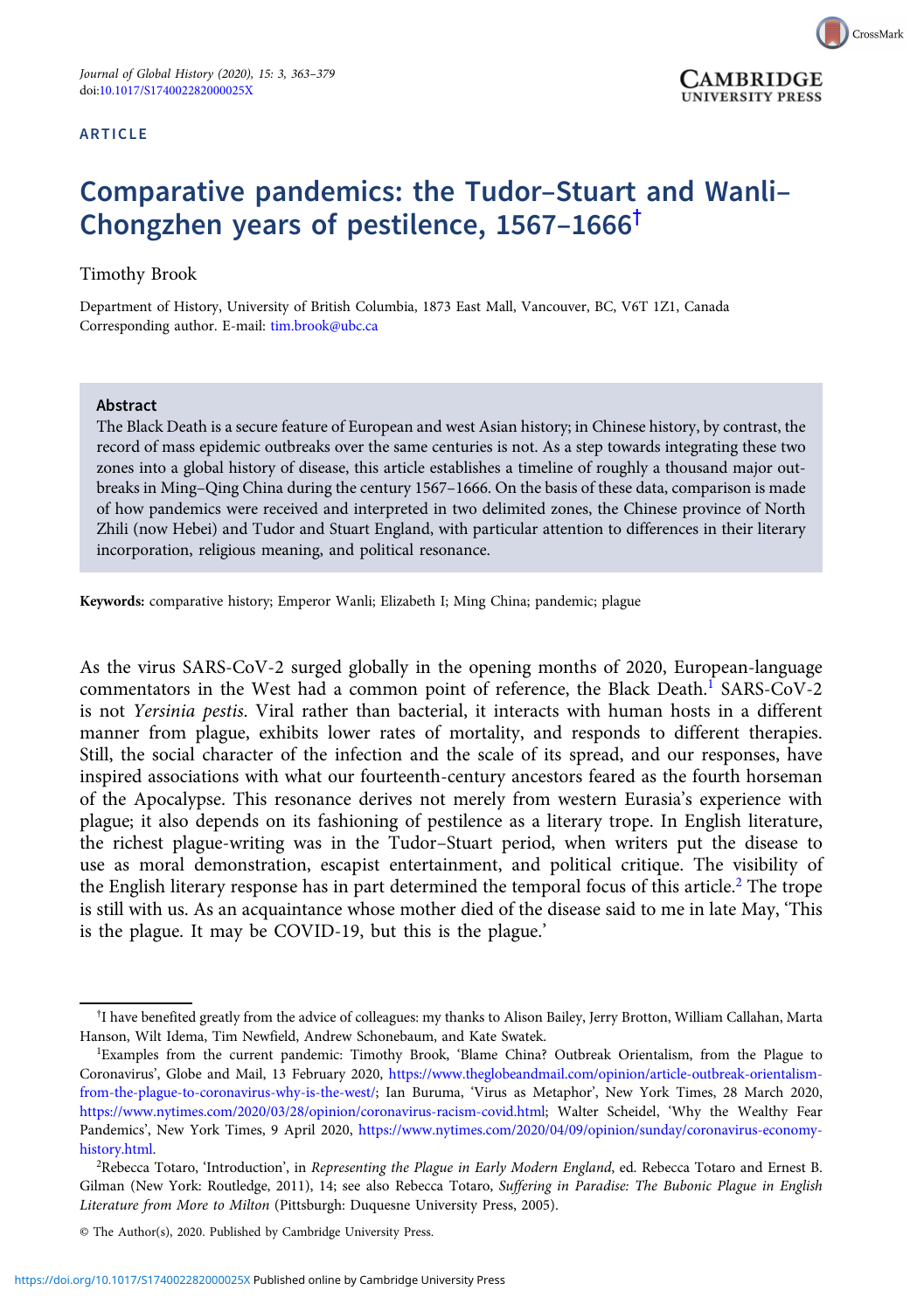Among historians of Europe, the Black Death gained a second tropic identity during the nineteenth century, which general readers could find in Francis Gasquet's The Great Pestilence.<sup>3</sup> Gasquet's argument, that demographic collapse shifted the balance between labour and capital, shaped how twentieth-century historians mobilized the plague to reimagine Europe's historical course. Less cautious writers, from Barbara Tuchman to Jared Diamond, have used his argument to propose that the Black Death led to the Renaissance in Italy, capitalist agriculture in Britain, the absolutist state in France, and more generally the modern world, making us not just the plague's victims but its heirs.<sup>4</sup>

But who is this 'we'? Reading Chinese commentary on COVID-19 early in 2020, I was struck that commentators writing in Chinese did not turn to the Black Death to give historical definition to their responses. That association seemed to have no purchase. Their collective memory has been constructed differently, to conceive of the onset of the modern world in other terms. The narrative shared across the Chinese political spectrum is that modernity was forged in opposition to the perfidious West, without a pathogen in sight – unless opium can be reclassified as one. If they remember any historical epidemic, it is the 1910 plague outbreak in Manchuria, which Wu Lien-teh (1879–1960), a Penang physician trained at Cambridge and Johns Hopkins medical schools, managed with great skill at the invitation of the Qing government. Wu's comprehensive medical and social response demonstrated that China could function responsibly in the modern world. It also educated Chinese in the value of public health measures such as quarantine and face masks.<sup>5</sup> No longer proof of China's 'backwardness', an epidemic could now provide evidence of China's capacity for state-led modernity.<sup>6</sup>

When Chinese doctors in Wuhan saw the partial genome of the virus in late December 2019, their first association was not plague in Manchuria or Europe, but the previous coronavirus, SARS. Several texted this finding to colleagues within their professional networks to alert them to the danger. But SARS is a political hot potato for the Chinese Communist Party. China's failure to control the SARS outbreak in 2002, requiring the intervention of the World Health Organization, was a political embarrassment the Party wished never to repeat. For using the term in their internal communications, eight Wuhan doctors were disciplined for what their police summons termed 'illegal behaviour'. They were made to sign statements that their internal communications opposed the Party's interests, and that the SARS diagnosis was incorrect. One of them, the ophthalmologist Li Wenliang, succumbed to the disease on 7 February 2020 in the hospital where he worked, a tragedy that ignited a firestorm of disgust among Chinese.<sup>7</sup>

<sup>5</sup>Christos Lynteris, 'Why Do People Really Wear Face Masks during an Epidemic?', New York Times, 13 February 2020, <https://www.nytimes.com/2020/02/13/opinion/coronavirus-face-mask-effective.html>.

<sup>&</sup>lt;sup>3</sup> Francis Gasquet, The Great Pestilence (1348-9): Now Commonly Known as the Black Death (London: Marshall, Hamilton, Kent & Co., 1893). On the nineteenth-century epidemiology underpinning Gasquet, and its rejection in the twentieth, see Faye Getz, 'Black Death and the Silver Lining: Meaning, Continuity, and Revolutionary Change in Histories of Medieval Plague', Journal of the History of Biology 24, no. 2 (1991): 274–89.

<sup>4</sup> E.g. Barbara Tuchman, A Distant Mirror: The Calamitous Fourteenth Century (New York: Alfred A. Knopf, 1978); William McNeill, Plagues and Peoples (Garden City, NY: Anchor, 1976); and, more recently, Jared Diamond, 'The Germs That Transformed History', Wall Street Journal, 22 May 2020, [https://www.wsj.com/articles/the-germs-that-transformed](https://www.wsj.com/articles/the-germs-that-transformed-history-11590159271)[history-11590159271](https://www.wsj.com/articles/the-germs-that-transformed-history-11590159271). Although captive to the errors of McNeill and others regarding China's role in the Black Death, a useful historiographical overview is Guido Alfani and Tommy Murphy, 'Plague and Lethal Epidemics in the Pre-Industrial World', Journal of Economic History 77, no. 1 (2017): 314–43; see also James Belich, 'The Black Death and the Spread of Europe', in The Prospect of Global History, ed. James Belich, John Darwin, Margret Frenz, and Chris Wickham (Oxford: Oxford University Press, 2016), 93–107. All these interventions signal the need to supplement Europe's experience with Asia's.

<sup>&</sup>lt;sup>6</sup>On the role of epidemiology in fashioning the modern state in Asia, see Robert Peckham, Epidemics in Modern Asia (Cambridge: Cambridge University Press, 2016).

<sup>7</sup> Li Wenliang's discharge sheet was posted online: Wuhan shi gonganju Wuchang fenju Zhongnan lu jiepai chusuo (Zhongnan Road Substation of the Wuchang Division of the Wuhan Municipal Police), 'Xunjie shi' ('Warning'), no. 20200103, signed Hu Chifang and Xu Jingui (signatures unclear), dated 3 January 2020, [https://www.bbc.com/zhongwen/](https://www.bbc.com/zhongwen/simp/chinese-news-51371586) [simp/chinese-news-51371586.](https://www.bbc.com/zhongwen/simp/chinese-news-51371586) The incident is described in Fang Fang, Wuhan Diary: Dispatches from a Quarantined City, trans. Michael Berry (New York: HarperCollins, 2020). To calm the outrage, the Party sent an investigation team, which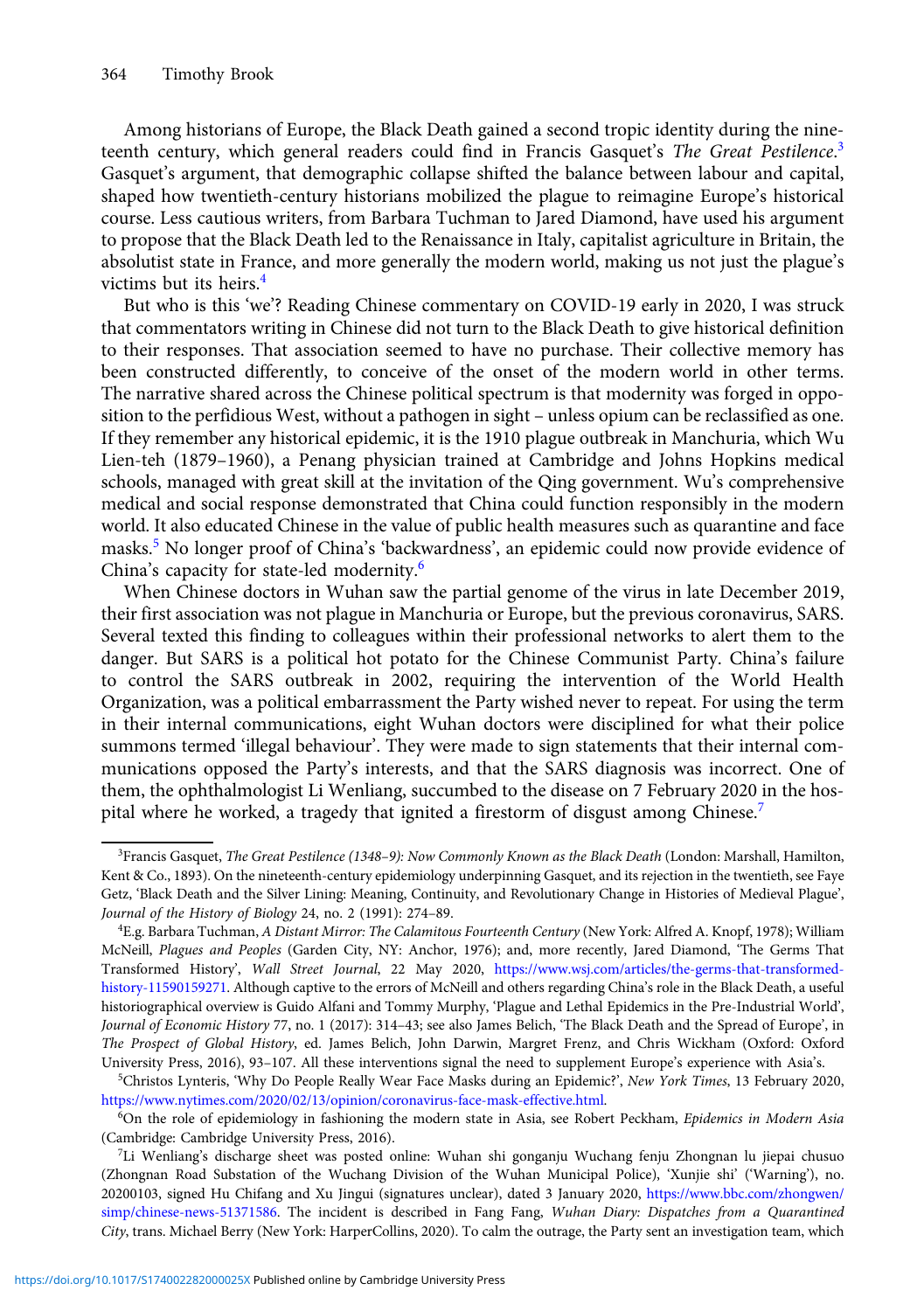So there are many back stories to the COVID-19 pandemic, and they differ between China and the West. This article asks whether it might be helpful to understand that difference by comparing the experience of epidemics in Ming China (1368–1644) and Tudor and Stuart England (1485– 1714), focusing on the century ending with the Great Plague of London in 1665–66. This preliminary exercise in constructing a global history of infectious disease takes on three tasks: reflecting on the challenge of equal comparison; constructing chronologies to establish a material foundation for the comparison; and examining how the two cultures conceptualized and narrated epidemic disease. I am not confident that the differences explain how people in China and the West are dealing differently with the contemporary crisis, but, to the extent that difference matters, I hypothesize that it is likely to be found in the relationship between the subject and the state.

### Comparative epidemics

Plague was a recurring and disturbing presence in English life from the reign of Elizabeth I to that of Charles II. Its visitations infected cities and towns according to no schedule anyone could analyse or predict. The pathogen infected people, but so too did it worm its way into the core of the Elizabethan literary imagination, generating 'new approaches to perceiving and representing the world', in the words of the scholar of Elizabethan literature Rebecca Totaro. A basic narrative was crafted, representing the plague as

an unstoppable force that surprised its victims and exposed them to unfathomable hardship. In their accounts, all sources of security fail as mothers watch their infants die, grieving fathers bury their sons, friends avoid friends, religious and civic leaders neglect those in their care, even the best of physicians and other caretakers are unable to offer relief to those in their charge, and dishonest practitioners of physic prey on people who are desperate for aid. Adding to the misery, people die in flight from infected areas, refused lodging by those in the country who fear them; prayer fails; graves fill to overflowing; and those who survive face the concomitant challenges of famine, poverty, and the temptation of quick money offered by pawn brokers and usurers.<sup>8</sup>

From this basic narrative arose a range of crisis-related discourses that even today influence how we imagine and write about the world. Totaro argues that our discourses rest on 'the unique threat and trauma produced by plague in the sixteenth and seventeenth centuries'.<sup>9</sup>

Historians of Tudor and Stuart England and its literature have no difficulty incorporating plague into their accounts, whether as context or as central point of reference, thanks to a long scholarship that provides the groundwork for later research.<sup>10</sup> By comparison, historians interested in the presence and impact of pandemics in China work in a historical and historiographical vacuum. This has meant relying on the insights of our Europeanist colleagues when posing questions and choosing methods. At first glance, the similarities between what we read of epidemics in the early modern world and what we find in Chinese sources are striking. One could easily take Totaro's account of the Elizabethan narrative and trace most of its elements in Chinese writings of the same period, but push further and differences emerge. What happens within the body of a Chinese infected with Yersinia pestis is the same as what happens within the body of a Genoese infected with the same disease, allowing for slight differences in nutrition and underlying

produced an anodyne report mildly reprimanding the Wuhan police: see David Burdanski, 'Reclaiming Doctor Li', China Media Project, 19 March 2020, [https://chinamediaproject.org/2020/03/19/reclaiming-doctor-li/.](https://chinamediaproject.org/2020/03/19/reclaiming-doctor-li/)

<sup>8</sup> Rebecca Totaro, The Plague Epic in Early Modern England: Heroic Measures, 1603–1721 (Farnham: Ashgate, 2012), 3. 9 Totaro, 'Introduction', 15.

<sup>&</sup>lt;sup>10</sup>An early comprehensive resource is J. F. D. Shrewsbury, A History of Bubonic Plague in the British Isles (Cambridge: Cambridge University Press, 1970).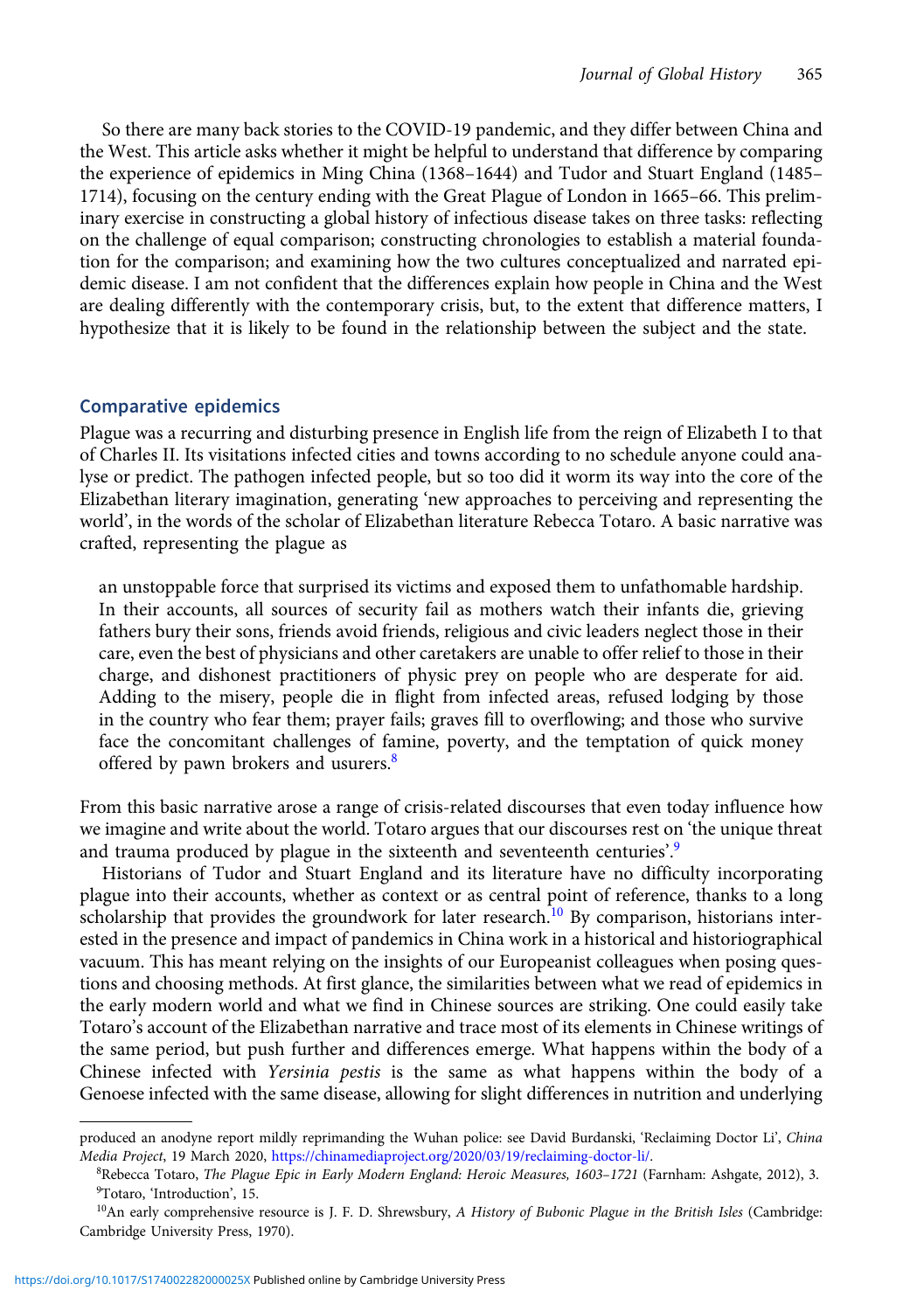disease burdens. But what that infection produces – socially, politically, economically, religiously, emotionally, artistically, and medically – need not be the same. The two cases share some elements, not all.

Chinese historiography has paid limited attention to epidemics. The first study in English of epidemics in the Ming is the classic article that Helen Dunstan published in 1975 based on her undergraduate dissertation. Dunstan sets the comparative stage for her contribution on the second page of her article when she observes that no historian of medieval or early modern Europe 'would think of approaching his subject without an awareness of the chronology of at least the more notorious outbreaks of serious epidemic disease'. <sup>11</sup> For instance, no history of Shakespeare's London in 1603, when plague closed the theatres, could leave it out. Yet almost no historian of Beijing in 1587 would think of including the epidemic that struck the capital and the country that year, in large part because we have no shared framework of analysis to fit epidemics to whatever main story we might wish to tell.<sup>12</sup> In Chinese history, disease is part of the wallpaper of Ming times, not a shaping factor. This is at last starting to change, thanks to recent developments in the growing field of the history of Chinese medicine,  $^{13}$  as well as the new palaeogenetics that in the past decade has used genomic analysis to track the movement of pathogens, plague in particular, across the globe.<sup>14</sup>

Before launching a comparison, we need to consider what diseases we are dealing with. There is no question that the pathogen driving the main outbreaks in England between 1567 and 1666 was the plague, Yersinia pestis. For China during the same period, we do not know. Dunstan was surely correct in insisting that the outbreaks in the late Ming were not all due to a single pathogen.<sup>15</sup> A plausible case has been made in the Chinese literature for Yersinia pestis, at least for north China,  $^{16}$  but other diseases – smallpox, typhus, typhoid, dysentery, cholera, influenza – must have been in play, particularly late in the dynasty when famine exposed populations to malnutrition diseases and warfare disrupted public health. Some syndromes, such as smallpox, had clear linguistic markers when an author chose to apply them, but most outbreaks are generically reported as  $yi$  (epidemic) – events more than syndromes.

Over the past decade, palaeogeneticists working on organic human remains in Europe and Russia have sequenced dozens of complete genomes of historical diseases, allowing researchers to situate ancient pathogens in their phylogenetic relationships with each other and with diseases that exist today. For some outbreaks, we now have more than the often imprecise documentary evidence that was relied upon in the past. Identifying historical diseases matters not so that we can reduce them to what we are familiar with, but so that we can use epidemiological knowledge to understand better their human and social impact. Chinese colleagues have yet to do this work, however – and not because China is a stranger to genomic research; quite the opposite. Public and private labs in Canton, Shanghai, and Beijing took an early lead in sequencing the SARS-CoV-2 genome. Not doing that research on ancient DNA suggests an inhibition, which may derive from the politics of genetics. In China, genetic science is tasked with serving the narrative of an ancient,

<sup>&</sup>lt;sup>11</sup>Helen Dunstan, 'The Late Ming Epidemics: A Preliminary Survey', Ch'ing-shih wen-t'i 3, no. 3 (November 1975): 2.

<sup>&</sup>lt;sup>12</sup>Even a historian as steeped in the sources as Ray Huang could devote an entire book to 1587 without mentioning the epidemic; Ray Huang, 1587, a Year of No Significance: The Ming Dynasty in Decline (New Haven: Yale University Press, 1981). <sup>13</sup>See, for example, Marta Hanson, Speaking of Epidemics in Chinese Medicine: Disease and the Geographical Imagination in

Late Imperial China (London: Routledge, 2011).

<sup>&</sup>lt;sup>14</sup>The new post-genomic plague research includes Robert Hymes, 'A Hypothesis on the East Asian Beginnings of the Yersinia pestis Polytomy', in Pandemic Disease in the Medieval World: Rethinking the Black Death, ed. Monica Green (Kalamazoo: Arc Medieval Press, 2014), 285–308; also his unpublished 'Plague in Jin and Yuan: Evidence from Chinese Medical Writings'. See also Timothy Brook, Great State: China and the World (New York: HarperCollins, 2020), chap. 3.

<sup>15</sup>Dunstan, 'Late Ming Epidemics', 17–18.

<sup>&</sup>lt;sup>16</sup>The strongest academic proponent of treating the late Ming epidemics as plague is Cao Shuji: see his 'Shuyi liuxing yu Huabei shehui de bianqian (1580–1644)' ('The Spread of Plague Epidemics and Social Transformation in North China'), Lishi yanjiu (Historical research) 1 (1997): 17–32; also Cao Shuji and Li Yushang, Shuyi: zhanzheng yu heping – Zhongguo de huanjing yu shehui bianqian, 1230–1960 (Plague: War and Peace – China's Environment and Social Transformation, 1230–1960) (Jinan: Zhongguo huabao chubanshe, 2006). Cao relied almost entirely on gazetteer entries for his research, as I do in this article.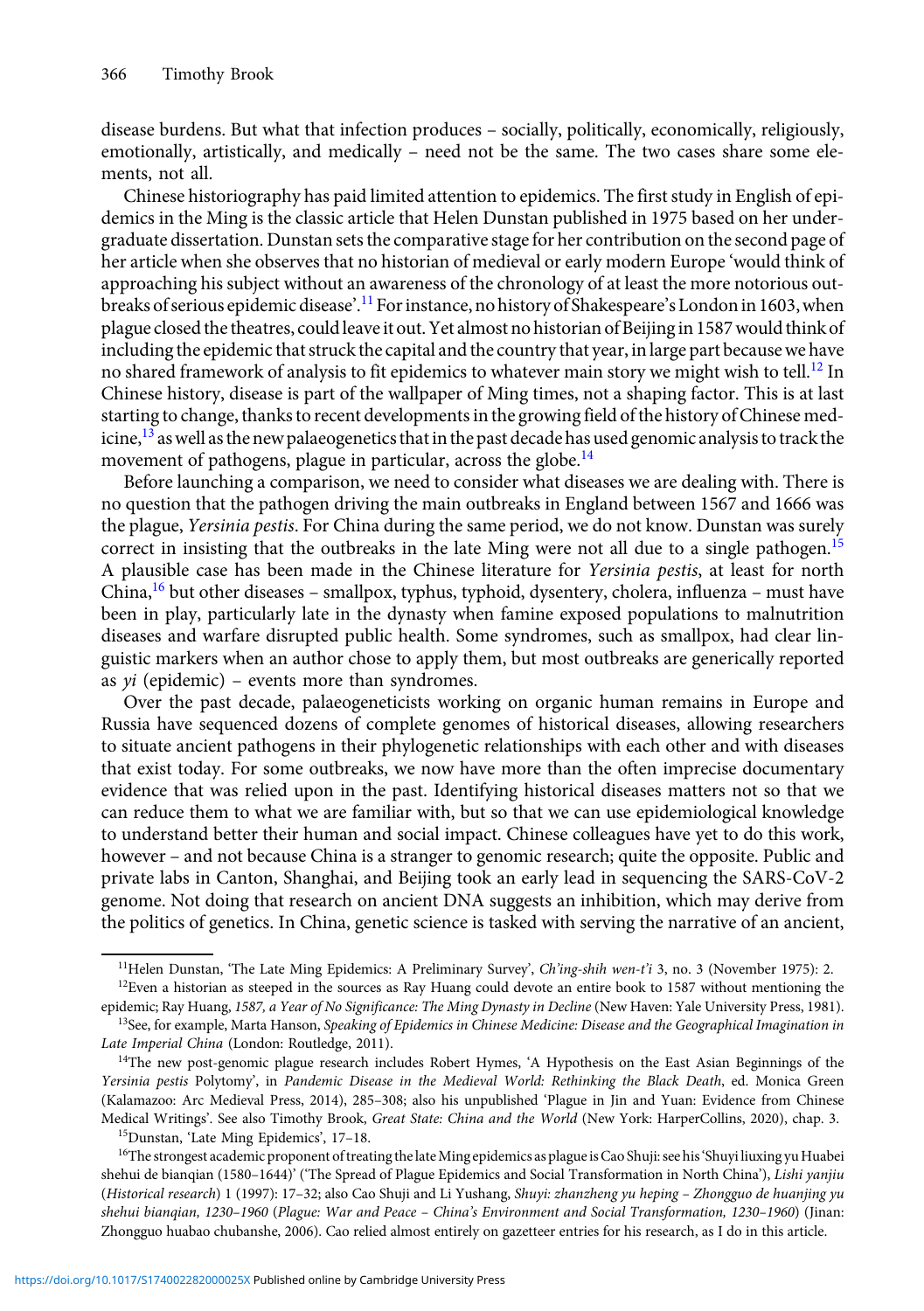healthy, and unified Chinese race.<sup>17</sup> It could be feared that the discovery that global pathogens may have originated in China might lead to China being cast as the sick man of Asia.<sup>18</sup> The sick man image was first applied in the nineteenth century to the Ottoman empire – the sick man of Europe – the memory of which was enough to predispose modern Ottoman historians not to address epidemics as a historical topic.<sup>19</sup> A similar anxiety may be at work in China. I am confident that one day we will have the genomes of the pathogens that burdened much of China through the late sixteenth to mid seventeenth century, and that plague will be among them, but the evidence is not yet in.

For China during the years 1567–1666, I will stick to the umbrella term 'epidemic', not 'plague'. But I also want to make the case for using 'pandemic'. By one definition, a pandemic is distinguished by four features: a novel pathogen, lack of herd immunity, a high level of morbidity, and efficient transmission.<sup>20</sup> Speaking of a pandemic when many pathogens could have been involved undermines the first feature, but I find the term useful as a way of scaling between single outbreaks and realm-wide epidemiological disasters. Current usage attaches a fifth feature, transmission beyond national boundaries, but I would suspend this feature for Ming China, which in the sixteenth century embraced an area roughly the size of Europe, and replace it with transmission beyond provincial boundaries. In this article, then, I use 'epidemic' for an outbreak largely confined to one province, and 'pandemic' for outbreaks that were multi-provincial and extended beyond a single year. This definition produces two pandemics between 1567 and 1666. Using the reign eras of the emperors on the throne at the time, I label them the Wanli pandemic (1586–88) and the Chongzhen pandemic (1640–44).

## Epidemic chronologies

England's chronology of plague outbreaks is well attested. Table [1](#page-5-0) displays the twenty-six years of significant outbreaks of plague in England between 1567 and 1666, with the ten years of highest mortality highlighted in bold. Figure [1](#page-5-0) visualizes this chronology in quantitative terms by using the ratio of child deaths to baptisms among the urban poor in parishes within London between 1560 and 1669 as a proxy of plague mortality.

China's chronology is less well attested. To generate one, I have turned to local gazetteers. This genre of semi-official local chronicle was nearly universal across China by the sixteenth century.<sup>21</sup> Every county (of which there were 1,173 in 1640), prefecture (162), and province (15) was supposed to produce one of these multi-volume publications, ideally on a cycle of once every sixty years. The genre employed loosely defined but widely understood categories to organize textual information on the geography, history, administration, and literary remains of a locality. Among these categories, usually appearing as a subsection of a chapter rather than a chapter in its own right, is Xiangyi ('Auspicious signs and anomalies'), Zaixiang ('Disasters and auspicious signs'), or some other combination of similar terms signifying anomaly and disaster. In this section, the compiler recorded events ranging from dragon sightings and earthquakes to the birth of two-headed

<sup>&</sup>lt;sup>17</sup>On the Chinese political impulse to establish eugenic purity unspoiled by pathogens or alien DNA, to the point of positing an origin independent of Africa, see William Callahan, China Dreams: 20 Visions of the Future (Oxford: Oxford University Press, 2013), 104–6.

 $18$ China's reputation as the sick man of Asia resurfaced to Western attention during COVID-19: see e.g. Clément Fabre, 'Qui a peur des épidémies chinoises?', L'Histoire 472 (May 2020): 22–3.

<sup>&</sup>lt;sup>19</sup>Nükhet Varlik, Plague and Empire in the Early Modern Mediterranean World: The Ottoman Experience, 1347–1600 (New York: Cambridge University Press, 2015), 3–4, 62.

<sup>&</sup>lt;sup>20</sup>Chloe Sellwood, 'Brief History and Epidemiological Features of Pandemic Influenza', in Introduction to Pandemic Influenza, ed. Jonathan Van-Tam and Chloe Sellwood (Wallingford, Oxon: CABI International Press, 2010), 41.

 $^{21}$ For her study, Helen Dunstan likewise relied on the gazetteer genre, relying in part on the compilation of gazetteer references to epidemics in Imura Kōzen, 'Chihōshi ni kisaiseraretaru Chūgoku ekirei' ('Chinese Epidemics as Recorded in Local Gazetteers), Chūgai iji shinpō, 8 parts (1936–7).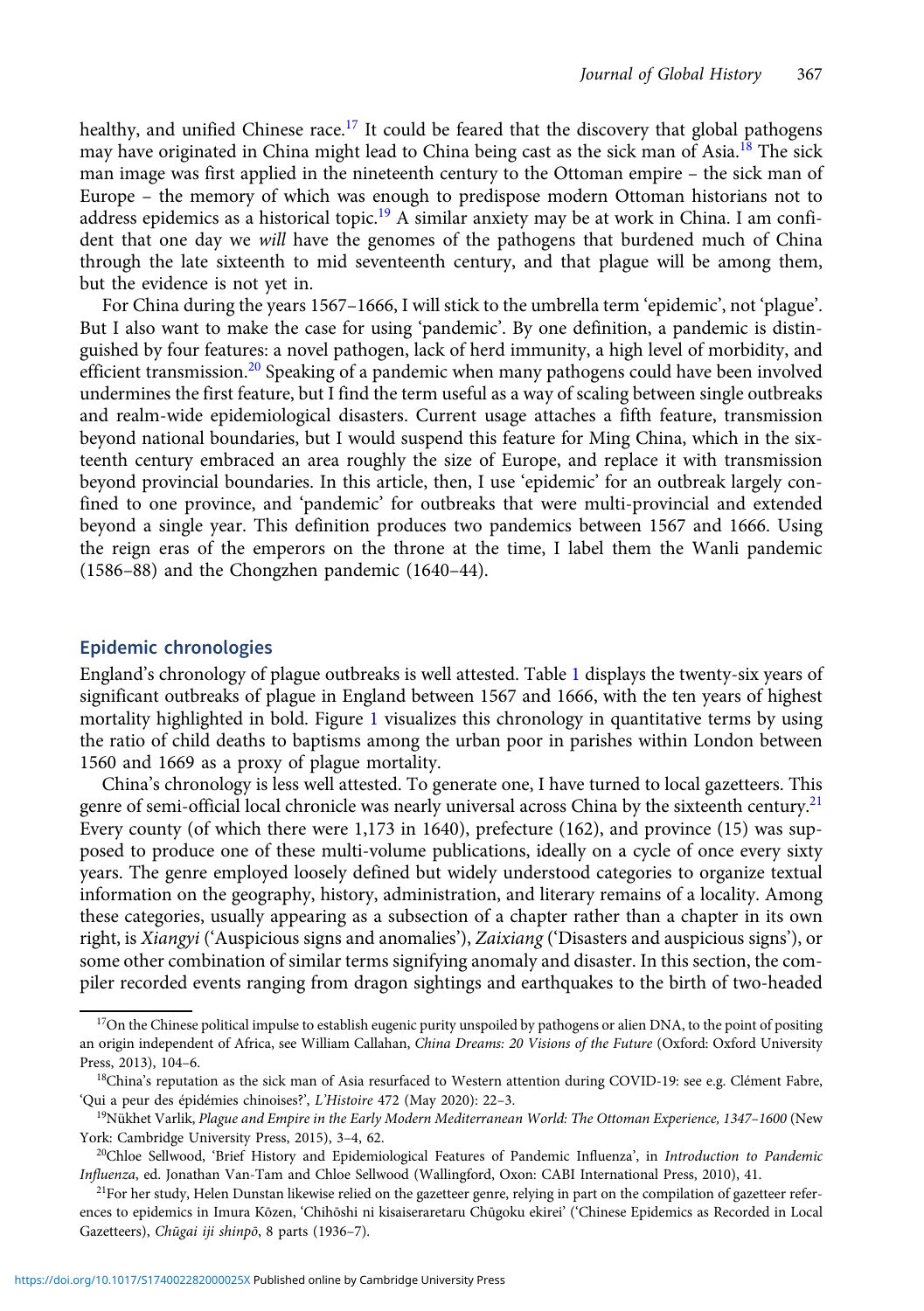<span id="page-5-0"></span>

|  |  |  |  |  | Table 1. Plague years in England, 1567-1666 |
|--|--|--|--|--|---------------------------------------------|
|--|--|--|--|--|---------------------------------------------|

| Elizabeth I (1558-1603) | 1578. 1592-93                            |
|-------------------------|------------------------------------------|
| James I (1603–25)       | 1603. 1604-08. 1609-11                   |
| Charles I (1625-49)     | 1625, 1626, 1636, 1637, 1640-43, 1644-47 |
| Charles II (1660-1685)  | 1665, 1666                               |

Sources: for convenience I have taken these dates from Rebecca Totaro, 'Introduction', 9; and Darryl Chalk and Mary Floyd-Wilson, 'Introduction Beyond the Plague', in Contagion and the Shakespearean Stage, ed. Darryl Chalk and Mary Floyd-Wilson (Cham: Springer, 2019), 8.



Figure 1. Ratio of child deaths to baptisms among the urban poor in parishes within the city of London, 1560–1669. Source: Neil Cummins, Morgan Kelly, and Cormac Ó Gráda, 'Living Standards and Plague in London, 1560–1665', Economic History Review 69, no. 1 (2016): 23, fig. 10.

calves, listed in chronological order. To exemplify the genre, here is the entry for 1644, the year the Ming dynasty fell, in the 1682 provincial gazetteer of Shanxi, to the west of Beijing:

Spring, first day of the first month: a dust storm blocked the daylight in Yangqu; a hen turned into a rooster in Licheng.

Third month: the sun dazzled (as if there were four suns).

Summer, fifth month: thundering in the sky at Ruicheng (fiery light as though the Great Bear was falling in the north-east).

Autumn, eighth month: thundering in the sky at Qinzhou; a major epidemic in Lu'an (the infected produced a bubo; those who vomited watery blood no-one dared look after; when entire families died, no-one dared bury them); a great bumper harvest at Wenshui.<sup>22</sup>

Although the information is sparse and unthematized, it is well dated, precisely located, and helpfully raw in the sense of not yet having been edited for other uses. This genre is the main source

<sup>&</sup>lt;sup>22</sup>Shanxi tongzhi (Comprehensive Gazetteer of Shanxi) (1682), 30.41b–42a (the parenthetical comments appear in the original text). I have omitted the Lu'an reference from my dataset, as it replicates – though also interestingly rephrases – a reference it has taken word for word from a more local gazetteer, that of Lucheng county.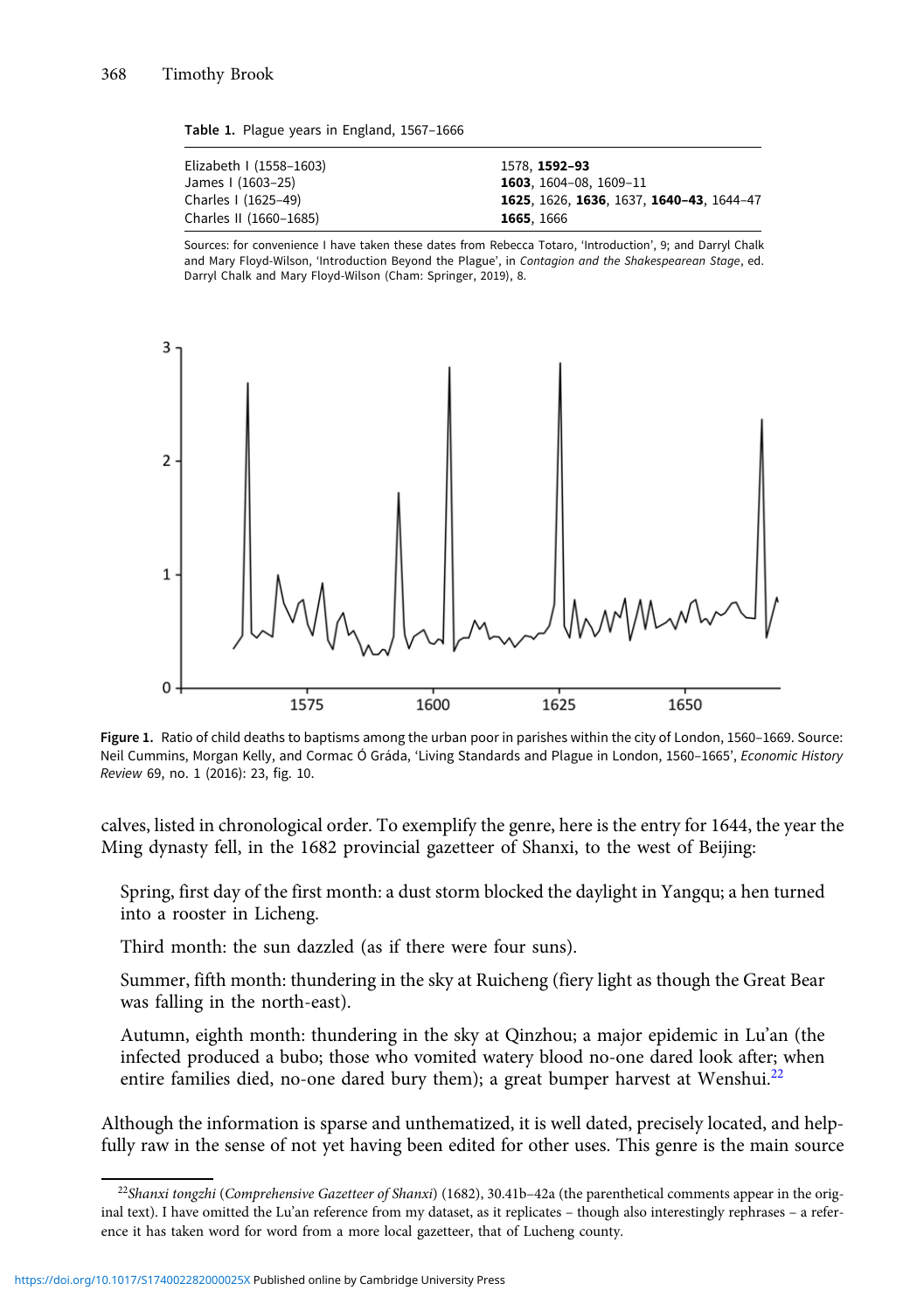

<span id="page-6-0"></span>Table 2. Epidemic years in China, 1567–1666

Figure 2. Gazetteer reports of major epidemics in Ming China, 1567–1666.

from which I have generated a set of data of major epidemics for the years 1567–1666. For convenience, I have mined the texts from gazetteers recording climate distortions over the past three millennia that Zhang De'er and her team published in 2004.<sup>23</sup> These I have supplemented with a few citations from a compilation on the history of catastrophes in the Beijing region published the same year by Yu Deyuan and his team, $^{24}$  as well as my own reading of Ming sources. When compiling these data, I excluded references purely to 'epidemics'  $(v_i)$ . Instead, the gazetteer had to identify the outbreak as a 'great epidemic' (dayi), as a 'pestilence' (wen), or as having 'erupted on a large scale' (da zuo, a phrase commonly used of typhoons) or 'spread copiously' (*shengxing*) or similar phrase.<sup>25</sup> These filters generated 1,008 references to major epidemics between 1567 and 1666, drawn from an almost equal number of sources.26 These findings are displayed in table 2 and visualized in figure 2.

<sup>&</sup>lt;sup>23</sup>Zhang De'er et al., eds., Zhongguo sanqian nian qixiang jilu zongji (Compendium of Chinese Meteorological Records of the Last 3,000 Years) (Nanjing: Jiangsu jiaoyu chubanshe, 2004).

<sup>&</sup>lt;sup>24</sup>Yu Deyuan, ed., Beijing lishi zaihuang zaihai jinian (Chronology of Historical Disasters and Catastrophes in Beijing) (Beijing: Xueyuan chubanshe, 2004).

<sup>&</sup>lt;sup>25</sup>Marta Hanson, Speaking of Epidemics, 17 and 170, n. 3.

 $^{26}$ I first generated a dataset of 1,412 references for the Ming period. Of these, 893 date from the period 1567–1644. To bring the dataset up to the Great Plague of London of 1665, I added another 115 references for the period 1645–65. No gazetteer anywhere in China records a major epidemic in 1666.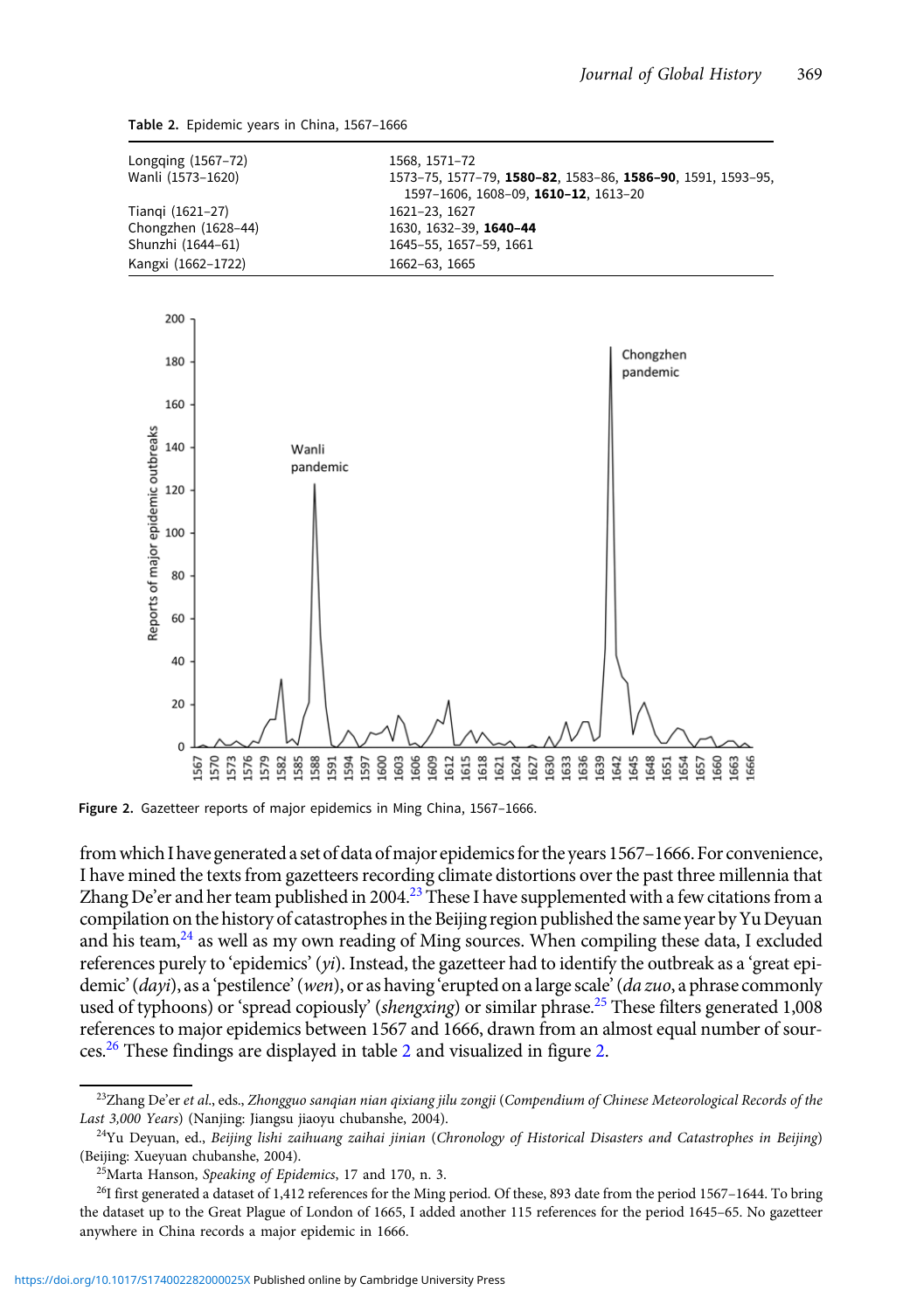

<span id="page-7-0"></span>Table 3. Epidemic years in North Zhili, 1567–1666

Figure 3. Gazetteer reports of major epidemics in North Zhili, 1567–1666.

Table [2](#page-6-0) identifies eighty-three years of major epidemics in China, of which sixteen have been marked for high mortality. That China was free of major epidemics for only seventeen of these hundred years makes for an awkward comparison when the other case was epidemic-free for seventy-four. To adjust for this difference in scale, I reduced the Chinese dataset to major epidemics in only one province, North Zhili, or the Northern Metropolitan Region (loosely coterminous with the modern province of Hebei). The results are shown in table 3 and figure 3.

Recalculating the China data to one province reduces the number of years of major epidemics from eighty-three to twenty-six, in the process removing the reigns of Tianqi and Kangxi altogether, and the number of years of outstanding severity from sixteen to ten. Although this reduction yields the same number of pestilence years and of years of high mortality as in England (a coincidence entirely unintended), the cases are not perfectly in scale. North Zhili had only 7% of China's registered population in the Ming, but was an area half again as large as England, with a population at least triple that of England.<sup>27</sup> What they shared, though, was a national capital. Beijing's population was possibly three times that of Elizabethan London

<sup>&</sup>lt;sup>27</sup>On North Zhili's population as a percentage of that for China, see Liang Fangzhong, ed., Zhongguo lidai hukou, tiandi, tianfu tongji (Statistics on China's Population, Arable Land, and Land Taxes through the Dynasties) (Shanghai: Shanghai renmin chubanshe, 1980), 205. For the population of North Zhili, I adopt Martin Heijdra's smaller 'guesstimate' in 'The Socio-Economic Development of Rural China during the Ming', in The Cambridge History of China, vol. 8: The Ming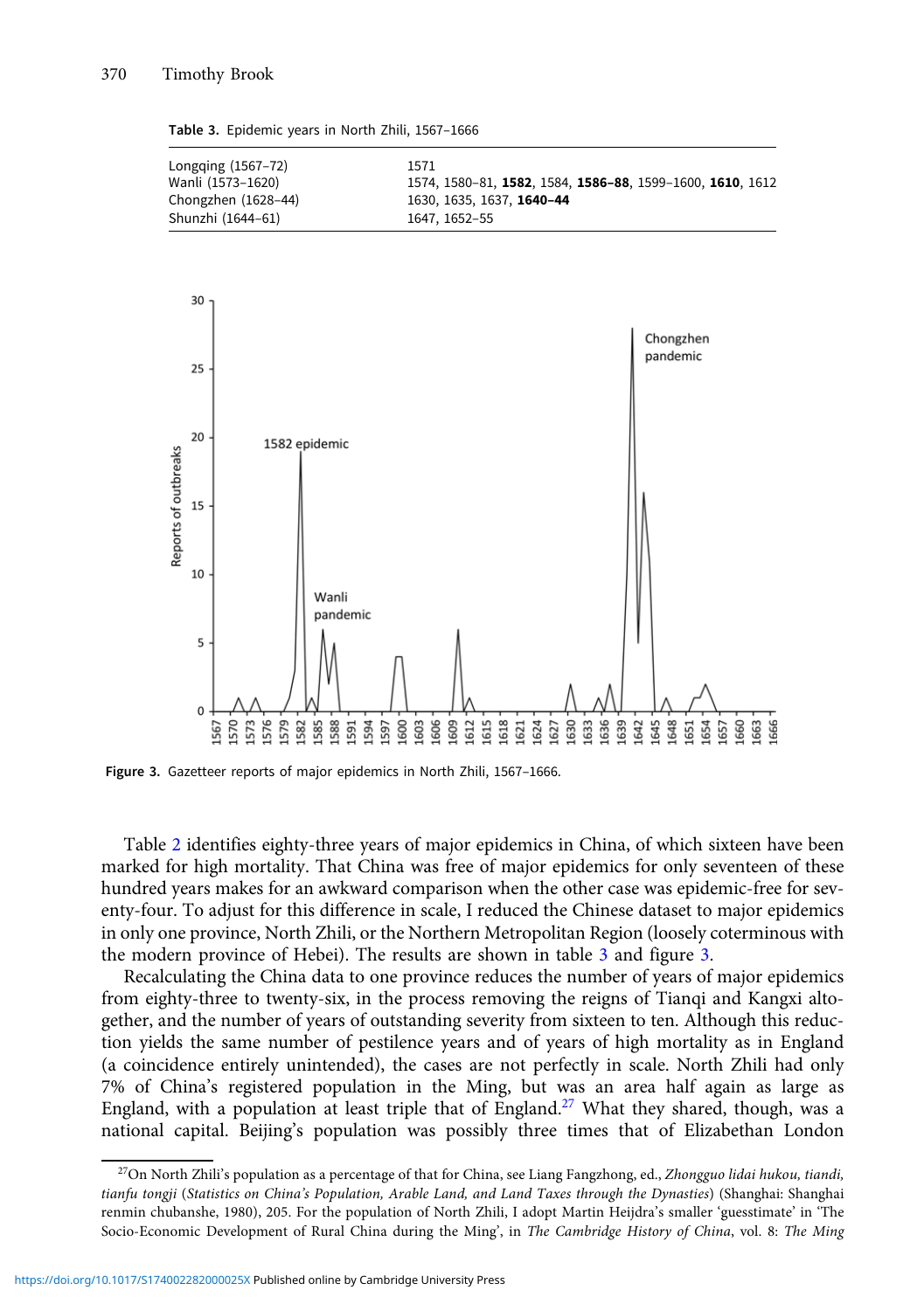(750,000 versus 250,000) and, later, twice that of Stuart London.<sup>28</sup> Despite this difference, the cities enjoyed the comparable status and functions of a capital where a court convened, an administration worked, and resources and people were concentrated.

When juxtaposed, tables [1](#page-5-0) and [3](#page-7-0) show different chronological profiles. England did not suffer the hard years that North Zhili faced in the 1580s. For its part, North Zhili was not burdened by outbreaks in the decades on either side of 1600. There is brief overlap between the Ming national data and the English data for the year 1603, when an outbreak coinciding with the death of Queen Elizabeth killed more than one-sixth of Londoners and stimulated a burst in plague-writing, though North Zhili did not report a single major epidemic that year.<sup>29</sup> Nor does the Great Plague of London in 1665 find the slightest sympathetic ripple in the Chinese data.<sup>30</sup> This non-consilience between datasets is only what we should expect when comparing locations at such distance from each other. Although epidemics in separate locations can be forced by the same change in global climate, synchronicity cannot be assumed, as every outbreak begins as a local event contingent upon immediate circumstances.<sup>31</sup>

To bridge the difference between the tables, it helps to add a third case, which I have taken from Nükhet Varlik's study of the plague in the Ottoman empire for the period 1570–1600. Plague was active somewhere within that empire every year.<sup>32</sup> The Ottoman experience over these three decades is more similar to Ming China (where the only exempt years were 1570, 1576, 1592, and 1596) than to Elizabethan England. This mirroring between the Ottoman and the Ming should come as no surprise, both realms being large enough to have hosted plague somewhere. Further, when we compare the peak Ottoman plague years (1578, 1586–87, and 1597–99) with the peak epidemic years of theWanli era (1582 and 1586–88), an intriguing overlap emerges around the years 1586–87. In China, this was when the climate turned cold and dry, pushing much of the country into a famine that ended only when warmer temperatures returned in 1589.<sup>33</sup> This was the perfect condition for disease outbreak, as Ming officials well understood.<sup>34</sup> Given the similarity with the Ottoman experience, the late 1580s would appear to be a moment of global climate downturn, even if England was spared.

Where tables [1](#page-5-0) and [3](#page-7-0) do coincide strongly is in the early 1640s, when both England and China were caught in a climate shift. As Geoffrey Parker has shown, the years between 1640 and 1644 were difficult across much of the globe, a period of shocking cold and severe drought that had palpable political and economic effects worldwide. Temperatures plunged in 1640 and stayed at record lows for the next four years; Scandinavia recorded its coldest winter ever in 1641;

Dynasty, 1368–1644, part 2, ed. Denis Twitchett and Frederick W. Mote (Cambridge: Cambridge University Press, 2008), 440.

<sup>28</sup>Using John Graunt's calculation of London's population in 1665 as 460,000: see Ian Sutherland, 'John Graunt: A Tercentennial Tribute', Journal of the Royal Statistical Society 126, no. 4 (1963): 550.

<sup>&</sup>lt;sup>29</sup>Charles Whitney, 'Dekker's and Middleton's Plague Pamphlets as Environmental Literature', in Representing the Plague in Early Modern England, ed. Totaro and Gilman, 201–18.

<sup>&</sup>lt;sup>30</sup>For China beyond North Zhili, I have found only two reports of major outbreaks in 1665, localized in two counties in Shandong and Fujian provinces: Fushan xianzhi (Gazetteer of Fushan County) (1931), 8: Zaixiang; and Taining xianzhi (Gazetteer of Taining County) (1704), 3: Xiangyi. So the Great Plague of 1665 did not reach in China.

<sup>&</sup>lt;sup>31</sup>Timothy Brook, 'Differential Effects of Global and Local Climate Data in Assessing Environmental Drivers of Epidemic Outbreaks', Proceedings of the National Academy of Sciences 114, no. 49 (December 2017): 12847, [www.pnas.org/cgi/doi/10.](https://www.pnas.org/cgi/doi/10.1073/pnas.1717723114) [1073/pnas.1717723114](https://www.pnas.org/cgi/doi/10.1073/pnas.1717723114). For a similar argument, see Ricci P. H. Yue and Harry F. Lee, 'Drought-Induced Spatio-Temporal Synchrony of Plague Outbreak in Europe', Science of the Total Environment 698 (1 January 2020), [https://doi.org/10.](https://doi.org/10.1016/j.scitotenv.2019.134138) [1016/j.scitotenv.2019.134138](https://doi.org/10.1016/j.scitotenv.2019.134138).

<sup>&</sup>lt;sup>32</sup>Varlik, Plague and Empire, chap. 6, esp. 189.

<sup>&</sup>lt;sup>33</sup>Timothy Brook, 'Nine Sloughs: Profiling the Climate History of the Yuan and Ming Dynasties, 1260-1644', Journal of Chinese History 1 (2017): 37, table [1.](#page-5-0)

<sup>34</sup>As Zhong Huamin, an official involved in famine relief, explained to Emperor Wanli in 1594, 'after a great famine, there cannot but be a great epidemic'; Ming shenzong shilu (Veritable Records of the Reign of Emperor Shenzong of the Ming) (Taipei: Zhongguo yanjiuyuan lishiyuyan yanjiusuo, 1962), 277.1b.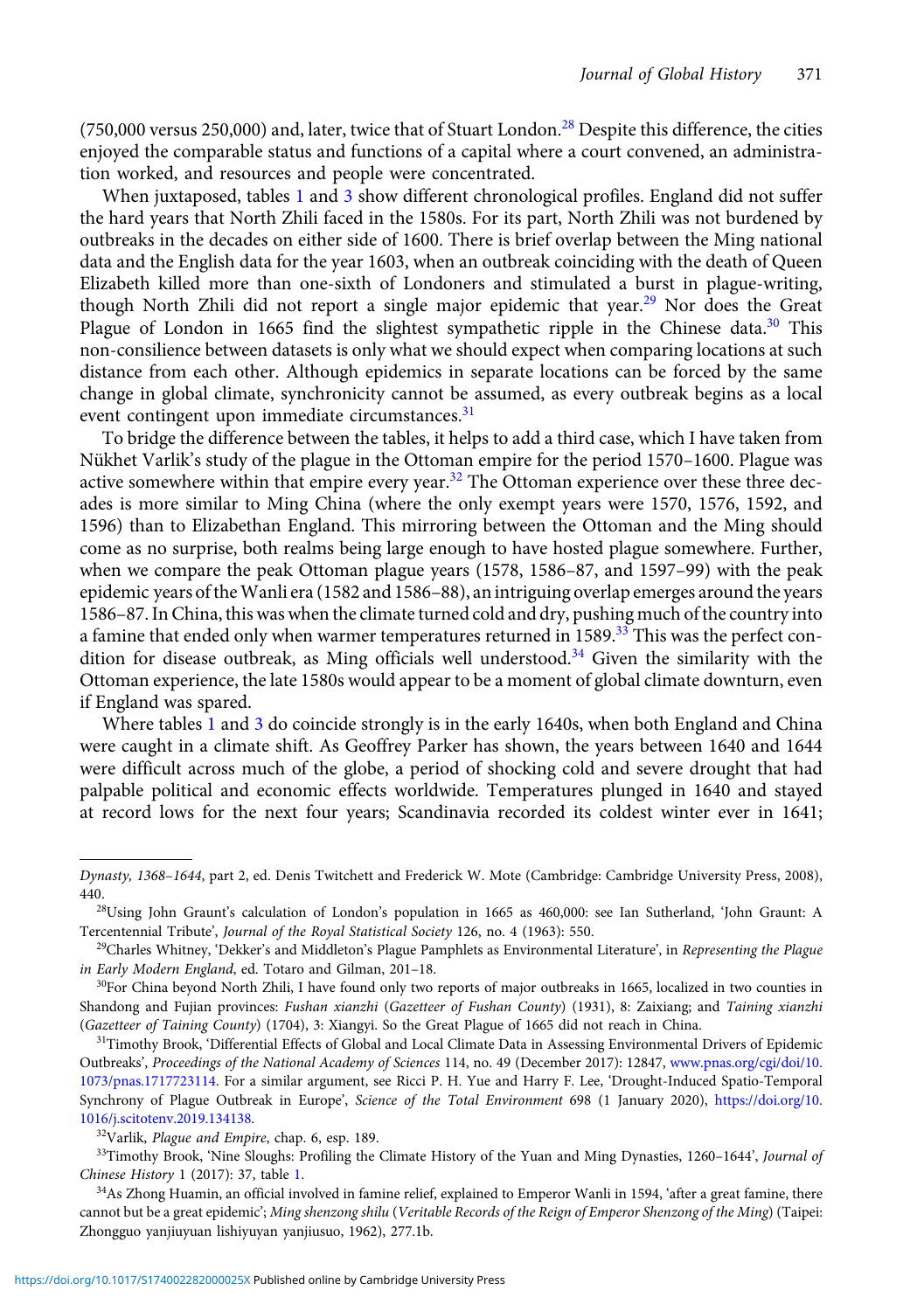harvests everywhere that year arrived late or not at all; Charles I abandoned London in January 1642 in the face of famine; in Bavaria that June, hailstones weighing up to a pound crushed crops standing in the fields.<sup>35</sup> The downturn was probably set off by the eruption of Komagatake in Japan in 1640, then made worse by the eruption of Parker Peak in the Philippines the following year.<sup>36</sup> Parker's litany of disasters through these years grounds his argument that it was the climate of the early 1640s that precipitated a 'general crisis of the seventeenth century' that was global. Against this backdrop, the fact that both England and China were marked by regicides in the 1640s – Chongzhen by suicide as rebels descended on Beijing in 1644, Charles I by execution in 1649 – appears less coincidental or random than it might otherwise.

Having establishing the fact that England and China suffered major epidemics over the same period, albeit not on the same schedule, we can now turn to the more difficult question of whether and how to differentiate the experience of pandemic in these two realms. The focus from here on will be on the Ming case, which for most readers will be less familiar than the Tudor and Stuart experience.

## The Wanli pandemic

The Wanli pandemic began with a surge of outbreaks in 1586 in North Zhili and Shanxi. It spread across north China in 1587, and then moved south to engulf provinces up and down the Yangzi valley in 1588. As it happened, North Zhili was largely spared in what was otherwise the peak year of the pandemic, 1587. Figure [3](#page-7-0) registers major outbreaks that year in only two locations in the province, Beijing and Xingtai county. As Xingtai lay 500 kilometres by road from the capital, these are unlikely to have been the same disease.<sup>37</sup> Far worse for North Zhili was 1582, five years earlier, when, according to the gazetteer of Shuntian prefecture, in which Beijing was located, 'corpses were strewn about, as though the sickness were passing among them, so that even the closest of relatives did not dare enter [the houses of the sick] to offer condolences'.<sup>38</sup> The scale of the disaster in 1582 is evident in the number of reports across the province, yet the documentary record consists solely of brief notices in local gazetteers. Because of the national dimension of the outbreaks in 1587, this pattern of reporting changes for the Wanli pandemic, which reached the attention of the court as the 1582 epidemic did not.

The first reference to any major epidemic in the Wanli era in the Veritable Records, the reignby-reign chronicle consisting of documentary extracts taken from the daily court diary, appears on 8 June 1587.<sup>39</sup> The entry reports that an official in the Ministry of Rites, which handled the public protocols of the regime, submitted a memorial (as communications to the emperor were termed) noting the mounting evidence of omens and disasters – earthquakes in the north-west, a fire inside the palace, widespread sickness – and suggesting that the emperor show a penitent awareness of the people's suffering by reducing his consumption, in particular by cutting back on the orders he had placed with the imperial silk workshops on the Yangzi delta, which hugely burdened

<sup>&</sup>lt;sup>35</sup>Geoffrey Parker, Global Crisis: War, Climate Changes and Catastrophe in the Seventeenth Century (New Haven: Yale University Press, 2013), 4–5, 226, 360.

<sup>&</sup>lt;sup>36</sup>For recent reconsiderations of dendrochronological and volcanic data attesting to a major worldwide downturn in 1640, see M. Sigl et al., 'Timing and Climate Forcing of Volcanic Eruptions for the Past 2,500 Years', Nature 523 (30 July 2015): 545; and Rob Wilson et al., 'Last Millennium Northern Hemisphere Summer Temperatures from Tree Rings, Part I: The Long Term Context', Quaternary Science Reviews 134 (15 February 2016): 12.

 $37$ Distance by road is based on Huang Bian, Yitong lucheng tuji (Illustrated Record of Routes within the Unified Realm) (1570), reprinted in Yang Zhengtai, Mingdai yizhan kao (Studies of the Courier System in the Ming Dynasty) (Shanghai: Shanghai guji chubanshe, 2006), 209.

<sup>38</sup>Shuntian fuzhi (Gazetteer of Shuntian Prefecture) (Beijing, 1886), 69: Xiangyi.

 $39$ This and the following entries appear in *Ming shenzong shilu*, 186.1a–2a. The Veritable Records makes no reference to the outbreaks of 1580–82, though it does report the surges in 1593–94 and 1600–02, as well as the peak in 1612; Li Guoxiang et al., Ming shilu leizuan, 547–59.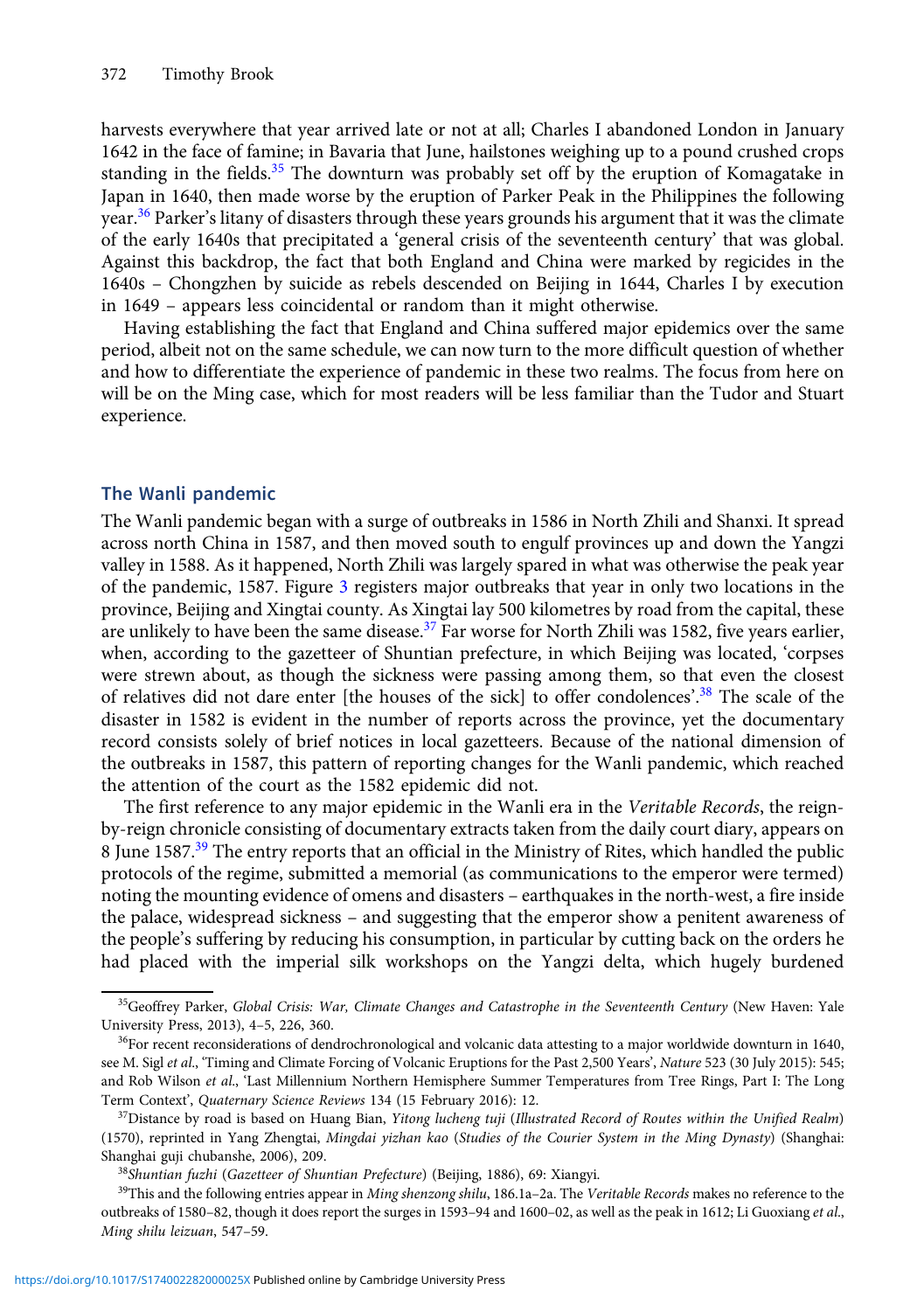taxpayers. The official was invoking two conventional, albeit politically sensitive, tropes: that disasters signalled Heaven's displeasure with the ruler, and that the emperor should take responsibility through acts of ritual penance as well as policies to succour the people. Three days later, Grand Secretary Shen Shixing (1535–1614), Wanli's senior civil servant, followed the memorial up with a small, concrete proposal to set up public pharmacies around Beijing and to send medical officers to the city's neighbourhoods to dispense medications. Two days later, the emperor followed Shen's suggestion and issued an edict to the Ministry of Rites:

We have heard that in recent days a disastrous epidemic has spread within and beyond the city walls and that the commoners have no money to buy medicines. We instruct you to send skilled doctors from the Bureau of Medicine to examine patients and dispense medicines, thereby manifesting Our concern to save the people from the suffering of their sickness. Following a precedent of the Jiajing era [1522–66], every family will be given a one-time payment in cash.

The following day, 'with the epidemic miasma in full spate', according to the court diary, the ministry dispatched doctors to distribute medicine. Additionally, every family was issued with a voucher for six cents in silver and ten copper pennies (a combined sum roughly equal to two days' wages for menial labour), to be redeemed at the imperial treasury for cash. The instruction also included a warning that soldiers keeping order in the capital must not use this as a licence to fleece their charges. Although there is quiet acknowledgement of disorder in the cosmos, these documents do not reflect on divine punishment. An epidemic was an administrative concern to be addressed through practical responses such as public medicines and income supplements.

Now consider the English case. When plague struck London in 1563, Queen Elizabeth responded through a combination of religious, police, and public health measures. She gave the Archbishop of York a free hand to impose measures to preserve 'good order', consisting not just of 'giving over all wickedness, now at the last when we are in most greatest danger to give over ourselves', but of 'helping the needy and poor'.<sup>40</sup> Her public health measures ranged from lighting bonfires to dispel the miasma causing the sickness to interdicting movement between cities, the most famous token of which was the public gallows erected in the main square of Windsor to threaten any Londoner who should follow her there. She also worked with the Archbishop of Canterbury and the Bishop of London to draw up a nationwide schedule of prayer, fasting, and confession of sins in hope of assuaging God's displeasure. By contrast, although Wanli headed a ritual order culminating in Heaven, he did not lead his people in acts of contrition or moral renovation. He acknowledged responsibility for Heaven's rebuke, but did not require his subjects to do the same. Their wickedness might displease Heaven, but it was up to the emperor to rule in such a way that they not be wicked, and to care for them when they were. Ruler, subject, and godhead formed a different relationship.

But did ordinary people see matters thus? To judge from popular fiction of the Wanli era, a more dramatic thaumaturgy was at work.<sup>41</sup> For them, death by infectious disease was a form of divine punishment that entirely bypassed the emperor and fell unexpectedly and shockingly on their heads, and they turned to whatever means they could to deflect it. Aware of such beliefs, county magistrates regularly performed rites of propitiation to Marshal Wen, the god (sometimes the bureau director) of pestilence, or to whichever other deity was locally recognized as having

<sup>&</sup>lt;sup>40</sup>Rebecca Totaro, The Plague in Print: Essential Elizabethan Sources, 1558-1603 (Pittsburgh: Duquesne University Press, 2010), 20, 47.

 $^{41}$ E.g. Wang Tonggui, Ertan leizeng (Enlarged Collection of Overheard Conversations) (1603) (Zhengzhou: Zhongzhou guji chubanshe, 1994), 32, 37; Qian Xiyan, Kuaiyuan (Garden of Mischief) (1613) (Beijing: Wenwu chubanshe, 2014), 294, 407, 439, 498. Some of these stories bear Wanli-era dates to lend verisimilitude, though I have found none dated to 1586–88. I am grateful to Alison Bailey and her graduate students for sharing these examples with me.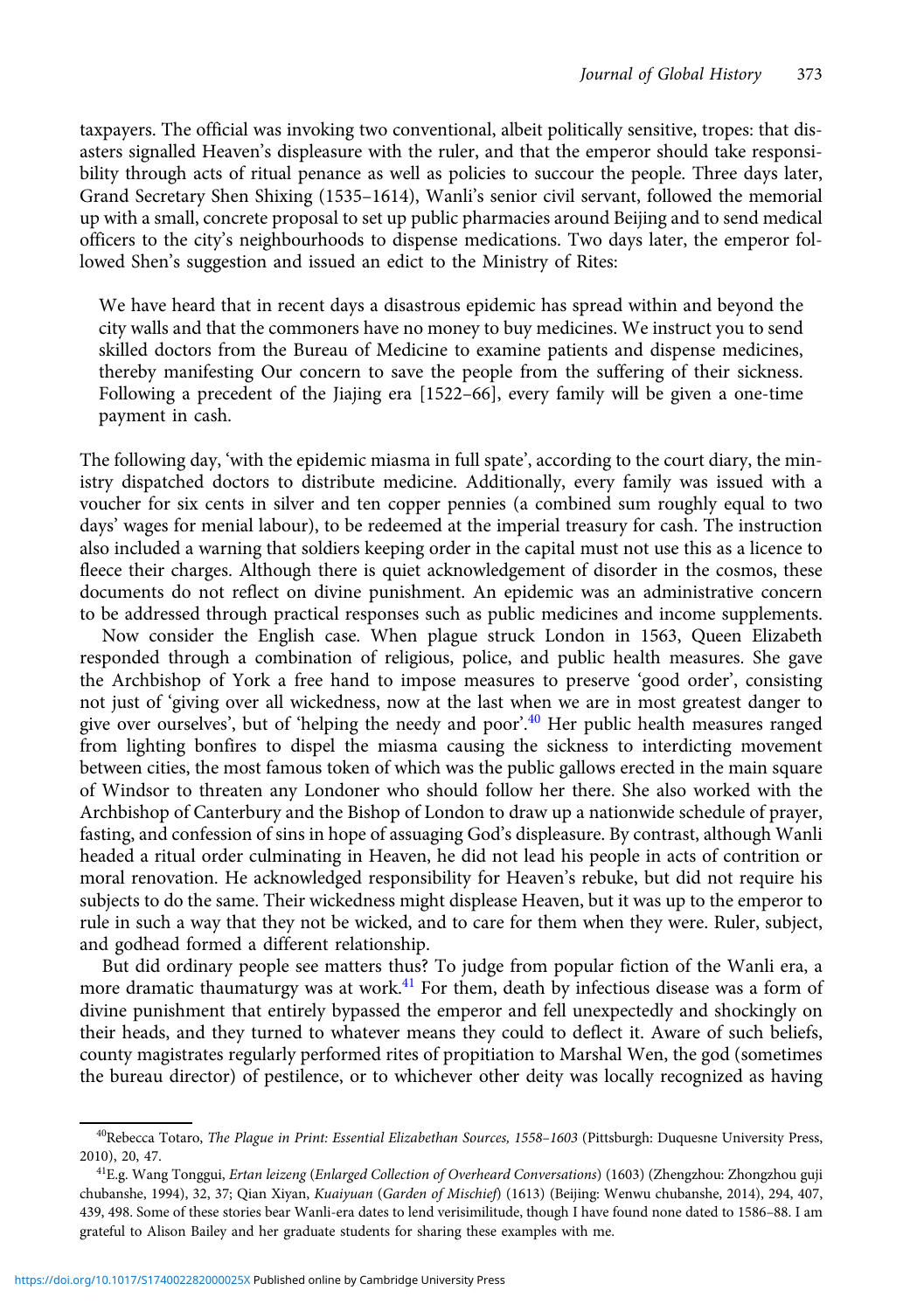standing to intervene in the matter.<sup>42</sup> I use that legal language advisedly, as the prayers and carnivals for driving off demons of pestilence were enacted as though Marshal Wen presided over an underworld court, where the guilty who had evaded punishment in this life would find it in the next and the innocent would be spared.<sup>43</sup> In Wanli-era fiction, 'pestilence demons' (*yigui*), the unshriven souls of men and women who had died without proper burial rites and spent their afterlife wandering about doing mischief, usually appear as tiny goblins, red-haired and bluefaced, popping up in dreams or appearing as visions at dusk, often as a street mob, as harbingers of an outbreak.<sup>44</sup> In these stories, a character's fate was determined by how deftly he handled these implacable goblins.

At the popular level, then, English or Chinese, epidemics inspired fear and caused people to resort to whatever prayers, charms, or other ritual technologies were available, whether Christian/ Celtic or Confucian/Daoist. These popular responses in both cases assumed an accountability somewhere within the prevailing belief system that might shelter the innocent, though the notorious indifference of epidemics to moral standing baffled every culture. Ming gazetteers make no reference whatsoever to such popular religious responses, however, so pursuing that comparison is beyond the reach of this article. But we will return to Marshal Wen toward the end.

## The Chongzhen pandemic

The next great outbreak of major epidemics in China began in 1640. Disease swept across northern and eastern China with an intensity far greater than in the years 1586–88. Beginning in the wake of a decade of intense cold and three years of severe drought, the Chongzhen pandemic rushed to an early climax in 1641 and then continued to ride the climate emergency that pushed the Ming toward system-wide collapse in  $1644<sup>45</sup>$  Accounts of this cataclysm can be found in almost every gazetteer in the country, in which the entries for 1640 and 1641 are often the longest in the disasters list. Here are some sample entries, taken from county gazetteers in North Zhili, describing the first wave of outbreaks in 1640:

Famine through the twelfth and thirteenth years [1639–40]; not a kernel of grain was harvested; the price of a peck of wheat rose to 1.8 taels [ounces] of silver, the price of rice to 1.9; people ate tree leaves and bark and the roots of weeds, later resorting to cannibalism; on top of this came wen epidemic, in every village not one man or woman in ten survived.<sup>46</sup>

Famine; people resorted to cannibalism to the point that parents ate their children and women their husbands; major epidemic.<sup>47</sup>

Major epidemic, great famine at harvest; tree bark and weeds were entirely stripped, people resorted to cannibalism; there were villages where no smoke rose from the hearths.<sup>48</sup>

Here are three more reports, also from counties in North Zhili, for 1641:

<sup>&</sup>lt;sup>42</sup>Marshal Wen was a cult deity in Zhejiang province; see Paul Katz, Demon Hordes and Burning Boats: The Cult of Marshal Wen in Late Imperial Chekiang (Albany: State University of New York Press, 1996). The cult was not recognized in the imperial ritual canon, nor were there shrines to Wen in North Zhili, where other deities would have been approached.

<sup>&</sup>lt;sup>43</sup>These popular responses to epidemics have largely been examined only for the Qing period; see Carol Benedict, Bubonic Plague in Nineteenth-Century China (Stanford: Stanford University Press, 1996), 110–28.

<sup>&</sup>lt;sup>44</sup>For 'pestilence demons', see Qian Xiyan, *Kuaiyuan*, 407, 423, 498, 532.

<sup>&</sup>lt;sup>45</sup>See Timothy Brook, The Troubled Empire: China in the Yuan and Ming Dynasties (Cambridge, MA: Harvard University Press, 2010), 249–52; Brook, 'Nine Sloughs', 27–58.

<sup>&</sup>lt;sup>46</sup>Qiuxian zhi (Gazetteer of Qiu County) (Kangxi), 8: Zaixiang.

<sup>47</sup>Jiaohe xianzhi (Gazetteer of Jiaohe County) (1673), 7: Zaixiang.

<sup>&</sup>lt;sup>48</sup>Feixiang xianzhi (Gazetteer of Feixiang County) (1732), 2: Zaixiang.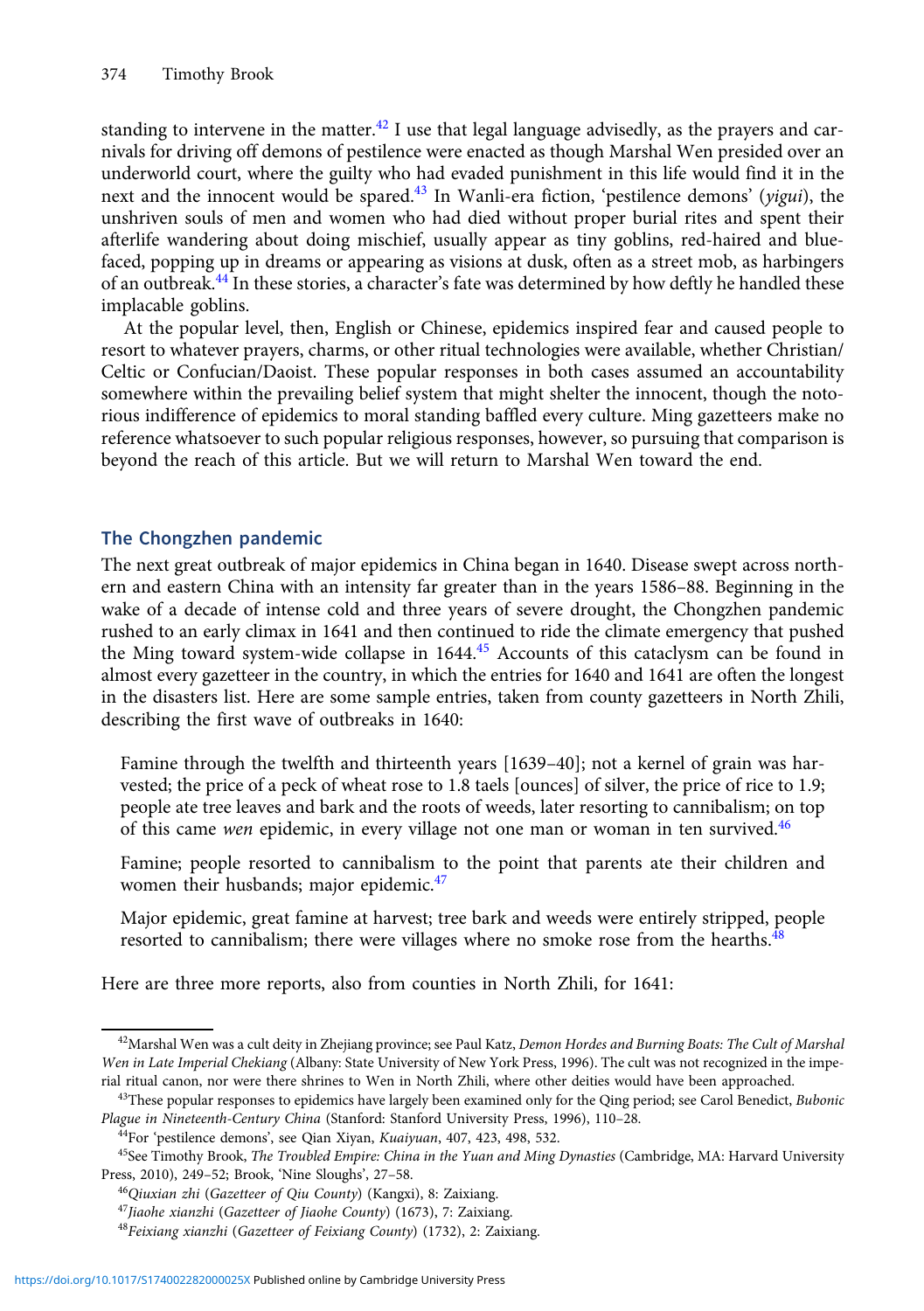A year of great drought; a peck of rice cost 1,000 pennies and people resorted to cannibalism; neighbours dared not visit each other and those on the streets dared not walk alone; it reached the point that people ate the bones and flesh of other people and even opened recently dug graves to feed; at the same time wen pestilence erupted on a large scale, and of ten, eight or nine died.<sup>49</sup>

Great drought through spring and summer, the sickness spread abundantly, the majority of people died.<sup>50</sup>

Spring: as the major epidemic and the extraordinary famine continued, the epidemic of swollen glands passed from house to house, to the point that within one house the corpses (were found) piled one on top of the other, and even in affluent families not one living person was left behind; County Magistrate Qin set up a dispensary to distribute medicines; come the fifth month [June], locusts suddenly arrived, and the starved caught them to eat in place of food.<sup>51</sup>

These vivid sketches catch the eye, yet they reveal little of the impact of the pandemic on cultural and political imaginations of the era. For more intimate views, we have to turn to the journals that many people kept of the trauma leading to the Ming collapse in 1644–45. One of the most detailed and urgent is the pair of short emotional memoirs that a local author, Chen Qide, wrote about the collapse of his local society in Tongxiang county, 100 kilometres south-west of Shanghai. Midway through the first memoir, of 1641, he writes,

Epidemic disease and dysentery arose and passed back and forth, infecting five or six of every ten homes. Some people were laid in coffins, but those who weren't had to be abandoned to the flies like the corpses of the condemned, left for the vines and rushes to entomb. Who knows how many people simply abandoned their dead and fled for good?

When a second wave struck Tongxiang in 1642, Chen returned to his writing desk to craft a longer memoir. Here is how he writes about the epidemic:

In the fourth and fifth months [May–June] epidemic disease erupted again on a large scale, afflicting eight or nine out of ten households. It got to the point that in a family of ten to twenty members, you could not find a single person who did not get sick, much less one who was in perfect health. At the start people were buried in coffins, but later on they were buried wrapped in reeds. After that their corpses were simply abandoned naked to the worms. When people went out, they didn't dare 'look at their neighbour's left foot' [i.e. look surreptitiously for a sign of how to respond] but relied instead on men of charity to have graves dug in the mud, burying sometimes fifty people in a single grave, sometimes sixty or seventy. In less than three months there were fifty or sixty such mass graves, all filled. How could matters have reached a situation this lamentable, this sorrowful? $52$ 

This second account is richer in detail than the first, but both pivot on the Confucian crisis that follows an epidemic in which all members of a family die, leaving no-one to perform the rites necessary to ease the dangerous spirits of the dead into the status of benign ancestors. This is why Chen laments. He asks at the end of his first memoir how the lord in Heaven could have come to so loathe and discard his superabundant creatures, and hints at both overpopulation

<sup>49</sup>Shenzhou zhi (Gazetteer of Shenzhou) (1672), 7: Shiji.

<sup>50</sup>Quzhou xianzhi (Gazetteer of Quzhou County) (Shunzhi era), 2: Zaixiang.

<sup>51</sup>Qinghe xianzhi (Gazetteer of Qinghe County) (1872), 5: Zaiyi.

<sup>52</sup>Chen Qide, Chuixun puyu (Simple Words Handed down to Instruct) (1813), 19a-b, reprinted in Tongxiang xianzhi (Gazetteer of Tongxiang County) (1887), 20.9b–10a.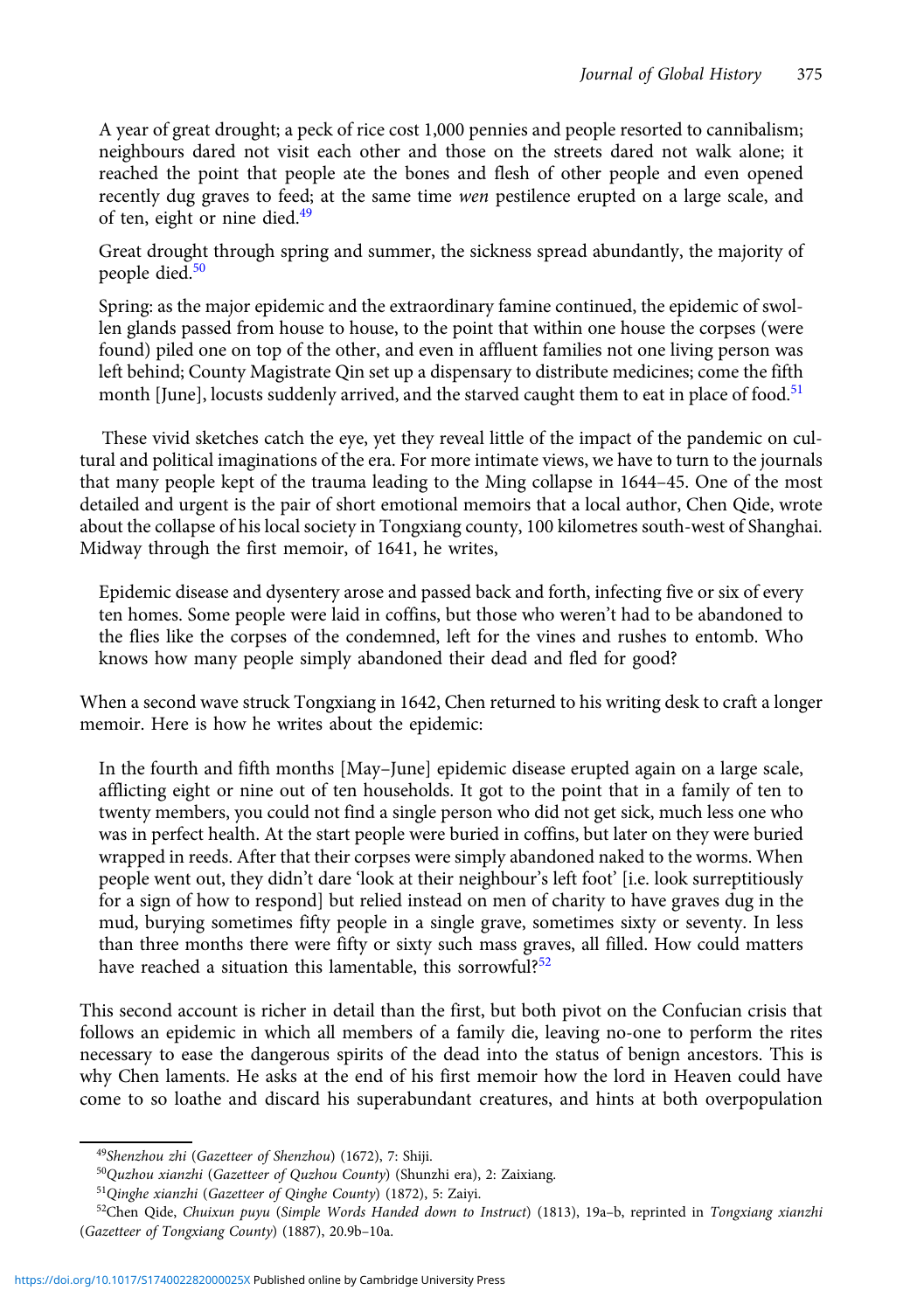and wasteful extravagance as the reasons. He ends this second essay with a warning to survivors: you may think you have 'enjoyed limitless good fortune' for having survived the epidemic, but unless you 'make recompense to Heaven and Earth above and our ancestors below', disaster must surely strike again. Chen crafts his Confucian disapproval in ingenious ways, yet ultimately, like many a censorious late Ming author, he accepted that the age deserved the punishment it got.

As for what the pestilence was and how it unfolded, Chen was not much interested. Daniel Defoe's Journal of the Plague Year, his reconstruction of a diary of the Great Plague of 1665, offers something of a contrast. Defoe used the plague to drive the narrative of 'that dismal year'. He too describes public burial pits, but goes so much further, treating them as objects of morbid curiosity (his own) and describing scenes of self-interment, culminating in a lengthy account of what he said and saw during an illicit night visit he made there. Both writers reacted strongly to 'a time so filled with terrors'.<sup>53</sup> For Defoe, though, the plague provided a setting to examine the world and observe human frailty, whereas, with Chen, it feels more like a path leading him around the familiar ground of a closed moral circuit. Defoe's account was eagerly read, Chen's brief memoirs forgotten. They may have been read locally, but they languished in manuscript until a local scholar included them at the end of a slim volume of Chen's Confucian homilies which he published in 1813. 'I especially love his record of the famine disaster at the end of the Ming', the editor writes in his introduction. 'I shiver when I read it. It's like walking unsupported on a beam, or crossing the ice in spring and worrying that it's not cold enough.' Only one copy of the book survives, and Chen's accounts might have been forgotten entirely had the editor of the 1887 Tongxiang gazetteer not picked them up and reprinted them as evidence of the extent to which the Chongzhen pandemic devastated the county in 1641 and 1642.

# Contagion

Chen Qide does not address how the epidemic spread, though his phrasing – that diseases 'arose and passed back and forth' – hints at the idea of community infection. Although he does not use it, there was a distinctive word for contagion at the time: ran. Meaning literally 'to dye', ran caught the idea of disease moving through a population as dye spreads through cloth. Often the word appears in the collocation chuanran, 'to pass (from one person to another) like dye'. This is the term used today for 'infection', a word that, as it happens, was adapted in the Renaissance from *inficere*, the process of dying cloth. As Angela Leung has shown, ran had long been used in medical literature to describe how a disease might spread through contact with infected items or infected people, including between sexual partners. The importance of the term grew during the second half of the Ming period as physicians became increasingly concerned with treating epidemics.<sup>54</sup> Its importance only struck me in the course of reading Contagion and the Shakespearean Stage, a study of contagion as a trope in Elizabethan literature.<sup>55</sup> Having noticed *ran* without paying it any particular attention, I went back, looked for a pattern, and found it.

<sup>53</sup>Daniel Defoe, Journal of the Plague Year: Being Observations or Memorials, of the Most Remarkable Occurrences as Well Publick as Private, Which Happened in London during the Last Great Visitation in 1665 (London: E. Nutt, 1722); citations from the Project Gutenberg ebook.

<sup>&</sup>lt;sup>54</sup>Angela Leung, 'The Evolution of the Idea of *chuanran* Contagion in Imperial China', in Health and Hygiene in Chinese East Asia: Policies and Public Health in the Long Twentieth Century, ed. Angela Leung and Charlotte Furth (Chapel Hill: Duke University Press, 2010), 38–42. See also Michael Strickmann, Chinese Magical Medicine (Stanford: Stanford University Press, 2002), 35–38; and Andrew Schonebaum, Novel Medicine: Healing, Literature, and Popular Knowledge in Early Modern China (Seattle: University of Washington Press, 2016), 126–8.

<sup>&</sup>lt;sup>55</sup>Darryl Chalk and Mary Floyd-Wilson, 'Introduction: Beyond the Plague', in Contagion and the Shakespearean Stage, ed. Darryl Chalk and Mary Floyd-Wilson (Cham: Springer, 2019), 1–11.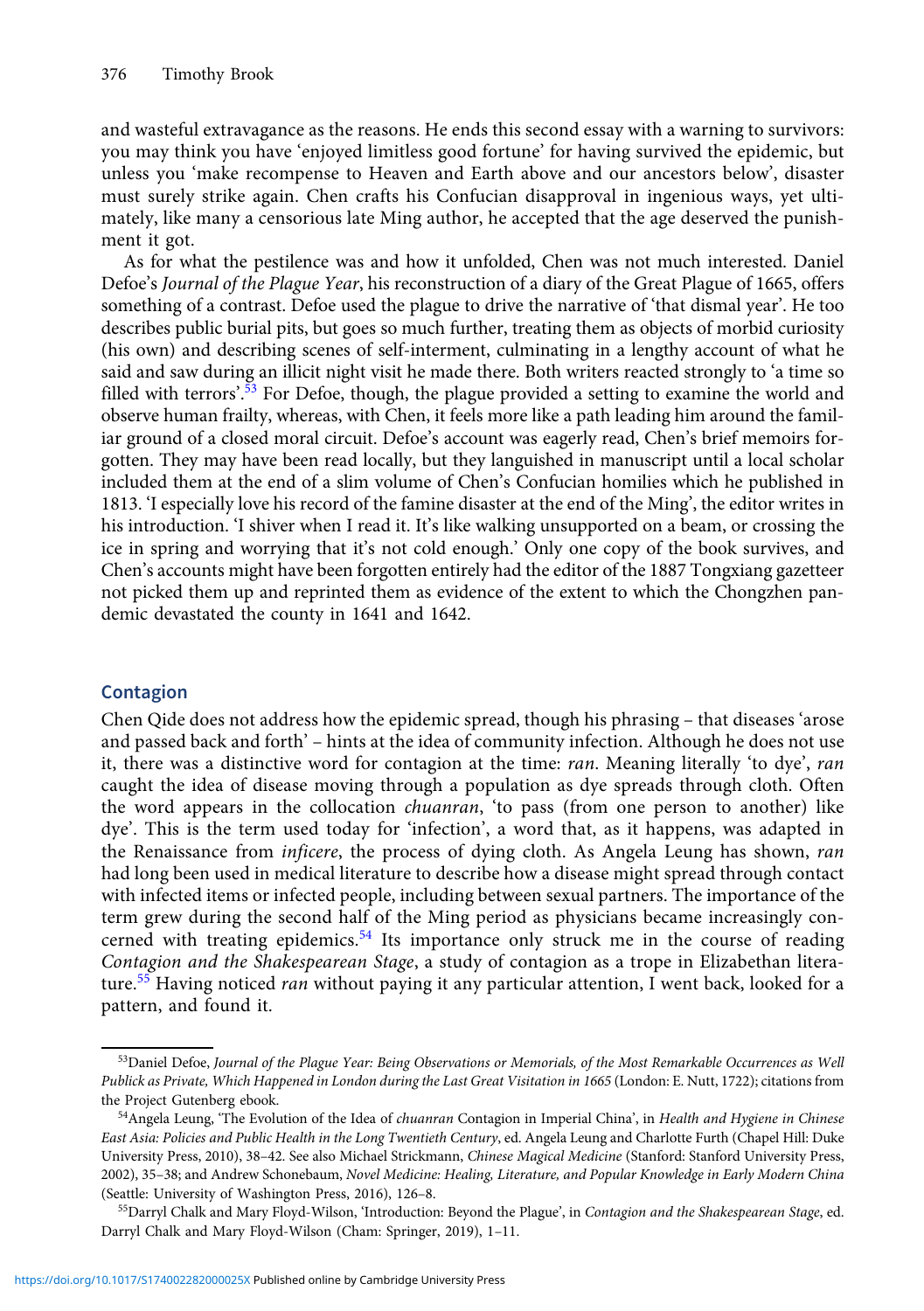Other than two unrelated instances in the late 1520s, Ming gazetteers did not use the term ran to describe infection before 1579.<sup>56</sup> It appears that year for the first time in Shanxi province, then two years later across the provincial boundary in North Zhili.<sup>57</sup> This first North Zhili reference is in an entry for 1581 in the gazetteer of Xiong county: 'Autumn: major epidemic, many people died, whole families *chuanran* so that no-one survived; not until the autumn of the following year [1582] did it cease.<sup>258</sup> This passage could suggest that *chuanran r*eferred only to transmission within families, but the six uses of the term in North Zhili gazetteers in 1582 point to community transmission. We have already noted the entry for 1582 in the Shuntian prefectural gazetteer reporting that 'corpses were strewn about, as though the sickness passed among them (*chuanran*)'. Within Shuntian, the gazetteer of Tongzhou phrases the epidemic as 'passing (*chuanran*) from house to house'.<sup>59</sup> The Wuqiang county gazetteer records that a wen epidemic killed its victims within three days: 'Friends and relatives did not dare care for them. It then spread (*chuanran*) to the point that some families were extinguished. People close by and far away were in great terror.'<sup>60</sup>

The language of 'dyeing' next appears in North Zhili gazetteers in entries for 1588, and then again frequently in the final five years of the dynasty. That the term ran should surface early in the Wanli era as major epidemics started to hit North Zhili, becoming a standard way to describe the transmission of the sickness, suggests that contagion had entered popular medical lore (as distinct from its established presence in the professional lore) around this time. Contact with another infected person was now understood to be a risk, so it was safer to leave the infected alone in their homes than to enter and administer aid. The discovery supports Marta Hanson's finding that Chinese medical theory was transformed towards the end of the Ming when physicians, stumped by the ineffectiveness of traditional therapies, re-theorized the syndromes they encountered as what was called 'warm disease', in which contagion was recognized as a factor. It is hardly random that the leading treatise on this new theory was published in 1642, right in the middle of the Chongzhen pandemic.<sup>61</sup>

To contextualize the emergence of the concept of contagion in the worldview of people of the Ming, I find it helpful to adapt Nükhet Varlik's three-phase model of the impact of a novel pathogen in society: naturalization (integration into the cultural landscape), medicalization (development of new knowledge and treatment), and canonization (creation of a new set of perceptions and body of knowledge to guide how one should respond).<sup>62</sup> The people of the late Ming had no need to naturalize epidemics: they knew them as the final stage of the worst of times. As Chen Qide put it in 1641, 'If you didn't die from warfare, you died from famine; and if you didn't die from famine, you died of pestilence.' The intensity of the late Ming pestilence years, though, pushed Ming physicians to remedicalize epidemics as contagious and, more broadly, encouraged people to re-canonize epidemics as events demanding vigilance, social distance, and quarantine, even to the extent of not nursing the ill and not sustaining the ritual reproduction of the Confucian family.

#### The literature of contagion and the politics of pandemics

To plot the love story of Romeo and Juliet, Shakespeare needed a situation that could have been avoided, leading to fatal consequences that were no-one's fault: a tragedy, in other words. Friar

<sup>&</sup>lt;sup>56</sup>The two references to *chuanran* in the 1520s, unconnected to each other, are from Sichuan and North Zhili gazetteers: Zhaohua xianzhi (Gazetteer of Zhaohua County) (1845), 41: Xiangyi; and Luancheng xianzhi (Gazetteer of Luancheng County) (1683), 2: Jishi. As both are later editions, the term could well have been inserted later by a Qing editor.

<sup>&</sup>lt;sup>57</sup>Xiaoyi xianzhi (Gazetteer of Xiaoyi County) (1726), 1: Xi angyi.

<sup>58</sup>Xiongxian xinzhi (New Gazetteer of Xiong County) (1929), 2: Xiangyi.

<sup>59</sup>Tongzhou zhi (Gazetteer of Tongzhou Subprefecture) (1697), 1: Zaiyi.

 $60$ Wuqiang xianzhi (Gazetteer of Wuqiang County) (1694), 2: Zaixiang.

 $<sup>61</sup>$ Hanson, Speaking of Epidemics, 90–4, 100–3. Hanson notes that traditional Chinese medical practitioners, following the</sup> late Ming diagnosis, also categorized SARS as a warm disease (163–8). The designation must apply equally to SARS-CoV-2. 62Varlik, Plague and Empire, 208.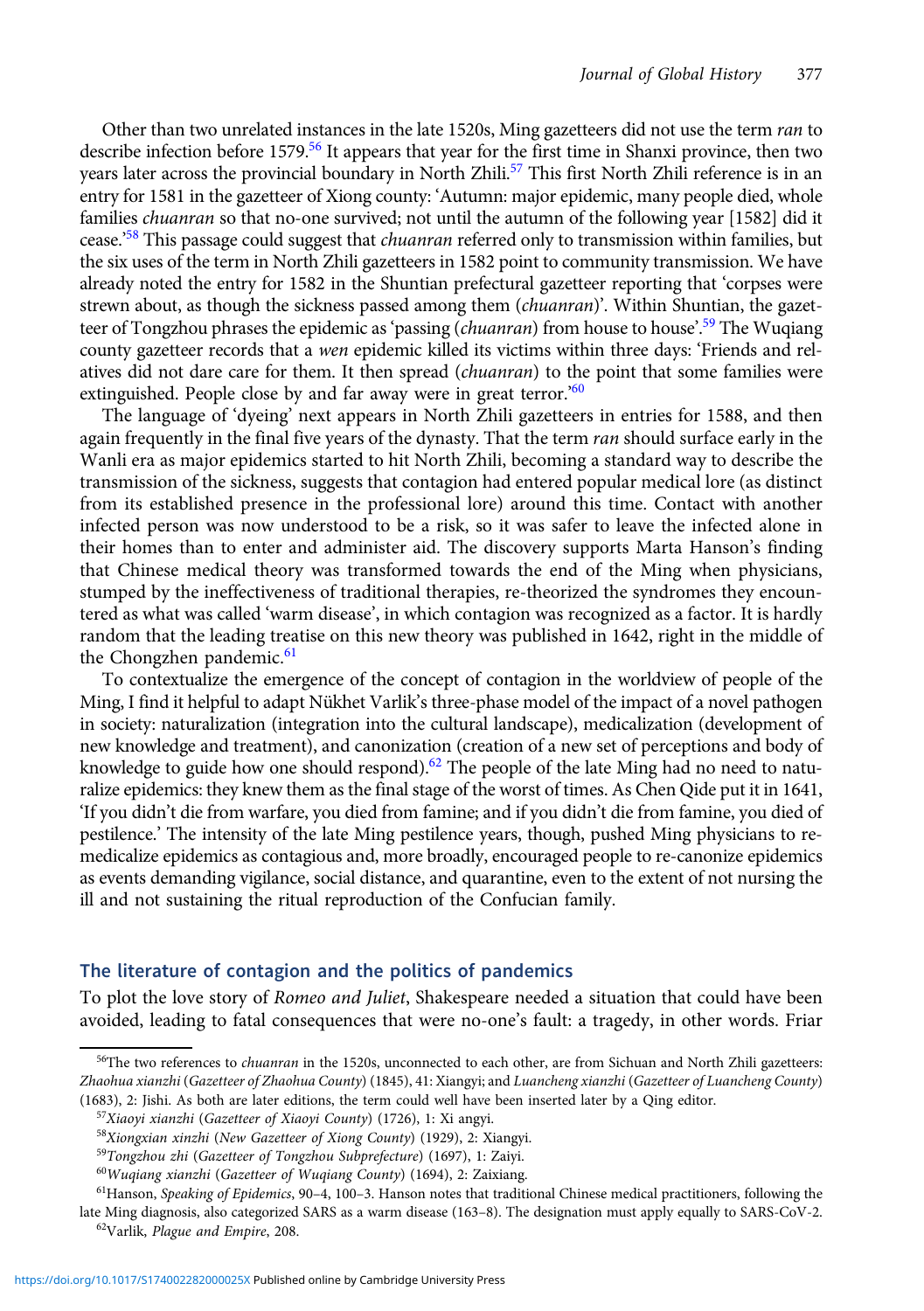John has a letter to deliver to Romeo explaining that Juliet was only in a medically induced coma, not dead, but he is put into quarantine by city authorities in Mantua on the mistaken suspicion that he has been 'in a house where the infectious pestilence did reign'. The letter does not reach Romeo, and as a result the teenagers commit serial suicide.<sup>63</sup> Plague does not 'explain' the play, but it drives the plot, and is persuasive in doing so because plague was ominously present in the minds of theatregoers. That Friar John's quarantine was unnecessary only heightens the tragedy.

By contrast, Ming literature does not use pestilence in this way. A writer could briefly stage an epidemic to set up a story of someone dying or coming back from the dead, or dreaming that he had gone to the underworld and returned. The storyteller could also conjure up an epidemic when it came time to kill off a character. Otherwise, pestilence does not do much to set atmosphere, reveal character, or drive plot. In his study of medical knowledge in popular fiction, Andrew Schonebaum offers two speculations on why Chinese authors did not place epidemics at the centre of the action. One is literary: epidemics 'did not lend themselves to metaphor well'. Pestilence could be invoked to put human failings in stark relief, but it was not a condition out of which new meanings could be generated. The other is cultural: the topic was 'too gruesome', touching on matters so inauspicious as to offend Chinese moral sensibilities.<sup>64</sup> This seems reasonable, though what is offensive to moral sensibilities depends on social position. The common people may well have had a much less constrained relationship with the threat of death. The Marshal Wen cult, for instance, came with elaborate rituals of supplication that included carnivals of howling demon-chasing and the free exercise of vigilante justice against those who had managed to evade this-worldly law.<sup>65</sup> The popular dramaturgy of pestilence cults in the south makes no appearance in North Zhili gazetteers, yet people there must have expressed their helplessness and terror in the face of situations in which even the gravediggers were 'so terrified that they durst not go into houses where the whole families were swept away together' (to use Defoe's words).

Carnival does more than release social tensions. It has the capacity to project political messages when the powers-that-be fail to meet the needs of the people. Chinese popular culture is particularly prone to assuming the overlay of the political on the social. The appeals made to Marshal Wen and the acts of vigilante justice tended to conform to the choreography of the magistrate's court. The afterlife was an elaborate courthouse, a homology of state administration where justice could at last be found, where mortal sickness was punishment for moral transgression in this life, and also where favours could be sought, punishments waived, and grievances settled. Ming storytellers followed popular beliefs by staging moral dramas as legal battles in the afterlife, though with pestilence providing little more than a ticket to that courtroom.

As acts of political imagination, pestilence cults and popular stories may be thought of as aligning, at a different social level, with the elite interpretation of epidemics as part of a package of cosmic disorder signalling moral decline, administrative failure, and the collapse of the political order.<sup>66</sup> Widespread mortality was evidence of the state's inability to meet the core task of Confucian statecraft, which was to 'nourish the people'. Beyond that failure lay the dynasty's fall. To whisper that consequence was treason, however; hence there is not a word in the gazetteers about linking major epidemics to regime change. That was for the emperor to talk about, not ordinary people. So while the Wanli pandemic, which did not provoke regime collapse, may have had echoes in Wanli fiction, the Chongzhen pandemic was erased from everyone's narrative repertoire. Even so, I would argue, the politics of both pandemics were vividly present for all

<sup>63</sup>Totaro, 'Introduction', 1.

<sup>&</sup>lt;sup>64</sup>Schonebaum, Novel Medicine, 30. There is more work to be done on epidemics in Ming literature. In a private communication, Wilt Idema suggests exploring stories connected to the legend of the white snake demon. In one story, this demon causes an outbreak of pestilence by poisoning wells (reminiscent of the crime with which Jews were charged during the Black Death), then opens an apothecary with her lover, where they do a good trade in medicines that counter the infection.

 $65$ Paul Katz, Divine Justice: Religion and the Development of Chinese Legal Culture (London: Routledge, 2009), 47–50.

<sup>&</sup>lt;sup>66</sup>Denis Twitchett, 'Population and Pestilence in T'ang China', in Studia Sino-Mongolica, ed. Wolfgang Bauer (Wiesbaden: Franz Steiner Verlag, 1979), 35–67.